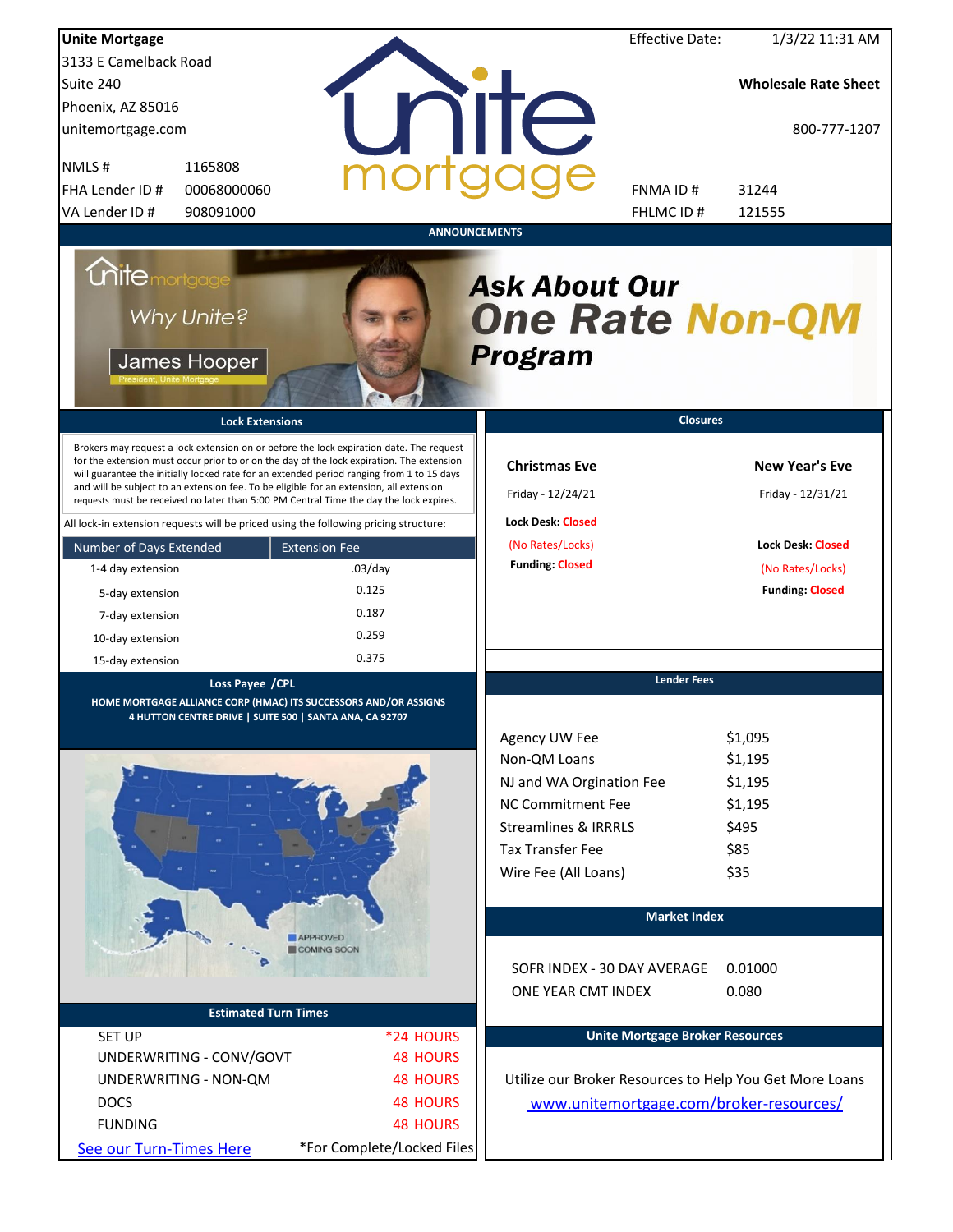

Rates are subject to change without prior notice Not for Public View • For Professional Use Only **Lock Desk**

[locks@unitemtg.com](mailto:locks@unitemtg.com) File Update: 03-Jan-2022

Effective Date: 3-Jan-2022 Price Change Effective: 9:00 AM PST Lock Hours: 9:00 A.M. - 3:00 P.M. PST

# **ONE RATE - DSCR/ Bank Statements**

Price Change Effective: 9:00 AM PST



**24 MO BANK STATEMENT**

## **HIGHLIGHTS**

|                         |          | <b>Credit</b>      | $700+$                        | $720+$                        |
|-------------------------|----------|--------------------|-------------------------------|-------------------------------|
| 4.375                   | 100.0000 | <b>Product</b>     | 30 yr fixed Full Amortization | 30 yr fixed Full Amortization |
|                         |          | <b>Loan Amount</b> | 300,001-1.0MM                 | 300,001-1.0MM                 |
|                         |          | <b>DSCR</b>        | $+1.100$                      | Not Applicable                |
|                         |          |                    | Purchase 70%                  | Purchase 80%                  |
| 4 MO BANK STATEMENT     |          | <b>Purpose</b>     | Rate-Term 70%                 | Rate-Term 80%                 |
| <b>25 DAY PRICING</b>   |          |                    | Cash-Out 65%                  | Cash-Out 75%                  |
| <b>RATE</b><br>30YR FIX |          | Occupancy          | Non Owner Occupied            | Owner Occupied                |
|                         |          | <b>ACH</b>         | Required                      | Required                      |
| 4.125                   | 00.0000  | <b>PPP</b>         | 5 Years                       | None                          |
|                         |          | <b>Reserves</b>    | 12 Month PITIA                | 12 Month PITIA                |
|                         |          | <b>Escrows</b>     | Required                      | Required                      |
|                         |          | <b>Property</b>    | Single Unit only              | Single Unit Only              |
|                         |          |                    |                               |                               |

### **No Hits for LLPAs !!!**

## **DSCR PRIME PLUS**

| <b>30 DAY PRICING</b> |                |          |  |  |  |  |  |
|-----------------------|----------------|----------|--|--|--|--|--|
| <b>RATE</b>           | <b>5/6 ARM</b> | 30YR FIX |  |  |  |  |  |
| 6.500                 | 106.2500       | 106.0000 |  |  |  |  |  |
| 6.375                 | 106.0000       | 105.7500 |  |  |  |  |  |
| 6.250                 | 105.7500       | 105.5000 |  |  |  |  |  |
| 6.125                 | 105.5000       | 105.2500 |  |  |  |  |  |
| 6.000                 | 105.2500       | 105.0000 |  |  |  |  |  |
| 5.875                 | 105.0000       | 104.7500 |  |  |  |  |  |
| 5.750                 | 104.7500       | 104.5000 |  |  |  |  |  |
| 5.625                 | 104.5000       | 104.2500 |  |  |  |  |  |
| 5.500                 | 104.2500       | 104.0000 |  |  |  |  |  |
| 5.375                 | 104.0000       | 103.7500 |  |  |  |  |  |
| 5.250                 | 103.7500       | 103.5000 |  |  |  |  |  |
| 5.125                 | 103.5000       | 103.2500 |  |  |  |  |  |
| 5.000                 | 103.2500       | 103.0000 |  |  |  |  |  |
| 4.875                 | 103.0000       | 102.7500 |  |  |  |  |  |
| 4.750                 | 102.6250       | 102.3750 |  |  |  |  |  |
| 4.625                 | 102.2500       | 102.0000 |  |  |  |  |  |
| 4.500                 | 101.8750       | 101.6250 |  |  |  |  |  |
| 4.375                 | 101.5000       | 101.2500 |  |  |  |  |  |

| MAX PRICING (Lower of Price or Premium) |          |
|-----------------------------------------|----------|
| No Prepay - Hard                        | 100,5000 |
| 1yr Prepay - Hard                       | 100.7500 |
| 2yr Prepay - Hard                       | 101.0000 |
| 3yr Prepay - Hard                       | 101.2500 |
| 4yr Prepay - Hard                       | 101.5000 |
| 5yr Prepay - Hard                       | 101.7500 |

| <b>ARM MARGIN</b> |             |  |  |  |  |  |  |  |
|-------------------|-------------|--|--|--|--|--|--|--|
| 5.000             | <b>SOFR</b> |  |  |  |  |  |  |  |
|                   |             |  |  |  |  |  |  |  |

| <b>LOCK FEES</b>        |         |  |  |  |  |  |  |
|-------------------------|---------|--|--|--|--|--|--|
| Relock Fee:             | .250    |  |  |  |  |  |  |
| Extension Fee Per Diem: | .030    |  |  |  |  |  |  |
| <b>Extension Max:</b>   | 15 Days |  |  |  |  |  |  |

|                   | <b>30 DAY PRICING</b>   |                                         | <b>PRICING ADJUSTMENTS</b> |                                 |                      |          |          |          |          |          |                           |
|-------------------|-------------------------|-----------------------------------------|----------------------------|---------------------------------|----------------------|----------|----------|----------|----------|----------|---------------------------|
| <b>RATE</b>       | <b>5/6 ARM</b>          | 30YR FIX                                |                            |                                 |                      |          |          |          | LTV      |          |                           |
| 6.500             | 106.2500                | 106.0000                                |                            | Documentation                   | <b>Credit Score</b>  | 00.01-50 | 50.01-55 | 55.01-60 | 60.01-65 | 65.01-70 | 70.01-75                  |
| 6.375             | 106.0000                | 105.7500                                |                            |                                 | $\geq 780$           | (0.250)  | (0.375)  | (0.500)  | (0.625)  | (0.875)  | (1.125)                   |
| 6.250             | 105.7500                | 105.5000                                |                            |                                 | 760 - 779            | (0.375)  | (0.375)  | (0.625)  | (0.875)  | (1.000)  | (1.375)                   |
| 6.125             | 105.5000                | 105.2500                                |                            |                                 | 740 - 759            | (0.375)  | (0.500)  | (0.750)  | (1.000)  | (1.250)  | (1.625)                   |
| 6.000             | 105.2500                | 105.0000                                |                            | <b>DSCR</b>                     | 720 - 739            | (0.500)  | (0.625)  | (0.875)  | (1.125)  | (1.500)  | (2.000)                   |
| 5.875             | 105.0000                | 104.7500                                |                            |                                 | 700 - 719            | (0.625)  | (0.750)  | (1.000)  | (1.375)  | (1.875)  | #N/A                      |
| 5.750             | 104.7500                | 104.5000                                |                            |                                 | 680 - 699            | (0.875)  | (1.000)  | (1.250)  | (1.750)  | $\#N/A$  | #N/A                      |
| 5.625             | 104.5000                | 104.2500                                |                            |                                 | 660 - 679            | (1.375)  | (1.500)  | (1.625)  | (2.250)  | $\#N/A$  | #N/A                      |
| 5.500             | 104.2500                | 104.0000                                |                            |                                 | 5/6 40yr ARM SOFR    | (0.250)  | (0.250)  | (0.250)  | (0.250)  | (0.250)  | (0.250)                   |
| 5.375             | 104.0000                | 103.7500                                |                            | Product                         | 40yr Fixed           | (0.250)  | (0.250)  | (0.250)  | (0.250)  | (0.250)  | (0.250)                   |
| 5.250             | 103.7500                | 103.5000                                |                            |                                 | Interest-Only        | (0.250)  | (0.250)  | (0.375)  | (0.500)  | (0.625)  | (0.750)                   |
| 5.125             | 103.5000                | 103.2500                                |                            |                                 | 150,000-200k         | (0.500)  | (0.500)  | (0.500)  | (0.500)  | (0.500)  | (0.750)                   |
| 5.000             | 103.2500                | 103.0000                                |                            |                                 | 200,001-300k         | 0.000    | 0.000    | 0.000    | 0.000    | (0.250)  | (0.250)                   |
| 4.875             | 103.0000                | 102.7500                                |                            |                                 | 300,001-1.0m         | 0.000    | 0.000    | 0.000    | 0.000    | 0.000    | 0.000                     |
| 4.750             | 102.6250                | 102.3750                                |                            | <b>Loan Amount</b>              | 1,000,001-1.5m       | (0.250)  | (0.250)  | (0.250)  | (0.250)  | (0.250)  | (0.250)                   |
| 4.625             | 102.2500                | 102.0000                                |                            |                                 | 1,500,001-2.0m       | (0.500)  | (0.500)  | (0.500)  | $\#N/A$  | $\#N/A$  | #N/A                      |
| 4.500             | 101.8750                | 101.6250                                |                            |                                 | 2,000,001-2.5m       | (0.750)  | (0.750)  | (0.750)  | $\#N/A$  | $\#N/A$  | #N/A                      |
| 4.375             | 101.5000                | 101.2500                                |                            |                                 | 2,500,001-3.0m       | (0.750)  | (0.750)  | (0.750)  | $\#N/A$  | #N/A     | #N/A                      |
|                   |                         |                                         |                            |                                 | $DSCR \geq 1.5$      | 0.250    | 0.250    | 0.250    | 0.250    | 0.250    | 0.250                     |
|                   |                         | MAX PRICING (Lower of Price or Premium) |                            | <b>DSCR</b>                     | DSCR 1.25-1.49       | 0.250    | 0.250    | 0.250    | 0.250    | 0.250    | 0.250                     |
| No Prepay - Hard  |                         | 100.5000                                |                            |                                 | DSCR 1.10-1.24       | 0.000    | 0.000    | 0.000    | 0.000    | 0.000    | 0.000                     |
| 1yr Prepay - Hard |                         | 100.7500                                |                            | <b>Purpose</b>                  | Cash-Out             | (0.250)  | (0.375)  | (0.375)  | (0.375)  | $\#N/A$  | $\#N/A$                   |
| 2yr Prepay - Hard |                         | 101.0000                                |                            |                                 | Condo-Warrantable    | (0.250)  | (0.250)  | (0.250)  | (0.250)  | (0.500)  | (0.500)                   |
| 3yr Prepay - Hard |                         | 101.2500                                |                            | <b>Property Type</b>            | Condo-NonWarrantable | (0.500)  | (0.500)  | (0.500)  | (0.500)  | $\#N/A$  | $\#\mathbb{N}/\mathbb{A}$ |
| 4yr Prepay - Hard |                         | 101.5000                                |                            |                                 | 2-4 Unit             | (0.250)  | (0.250)  | (0.250)  | (0.250)  | #N/A     | #N/A                      |
| 5yr Prepay - Hard |                         | 101.7500                                |                            | <b>Credit / Housing History</b> | 1x30x12              | (0.750)  | (0.750)  | (0.750)  | (0.750)  | (0.750)  | (0.750)                   |
|                   |                         |                                         |                            | <b>Other Miscellaneous</b>      | <b>ACH</b>           | 0.125    | 0.125    | 0.125    | 0.125    | 0.125    | 0.125                     |
|                   | <b>ARM MARGIN</b>       |                                         |                            |                                 | No Escrows (No HPML) | (0.150)  | (0.150)  | (0.150)  | (0.150)  | (0.150)  | (0.150)                   |
|                   | 5.000                   | <b>SOFR</b>                             |                            |                                 | No Prepay            | (1.500)  | (1.500)  | (1.500)  | (1.500)  | (1.500)  | (1.500)                   |
|                   |                         |                                         |                            |                                 | 1yr Prepay           | (1.000)  | (1.000)  | (1.000)  | (1.000)  | (1.000)  | (1.000)                   |
|                   |                         |                                         |                            | <b>Prepay Penalty</b>           | 2yr Prepay           | (0.500)  | (0.500)  | (0.500)  | (0.500)  | (0.500)  | (0.500)                   |
|                   | <b>LOCK FEES</b>        |                                         |                            |                                 | <b>3yr Prepay</b>    | 0.000    | 0.000    | 0.000    | 0.000    | 0.000    | 0.000                     |
|                   | Relock Fee:             | .250                                    |                            |                                 | 4yr Prepay           | 0.375    | 0.375    | 0.375    | 0.375    | 0.375    | 0.375                     |
|                   | Extension Fee Per Diem: | .030                                    |                            |                                 | 5yr Prepay           | 0.750    | 0.750    | 0.750    | 0.750    | 0.750    | 0.750                     |
|                   | Extension Max:          | 15 Days                                 |                            |                                 | 25 Day               | 0.000    | 0.000    | 0.000    | 0.000    | 0.000    | 0.000                     |
|                   |                         |                                         |                            | <b>Lock Term</b>                | 40 Day               | (0.150)  | (0.150)  | (0.150)  | (0.150)  | (0.150)  | (0.150)                   |
|                   |                         |                                         |                            |                                 | 55 Day               | #N/A     | $\#N/A$  | $\#N/A$  | #N/A     | #N/A     | #N/A                      |
|                   |                         |                                         |                            |                                 |                      |          |          |          |          |          |                           |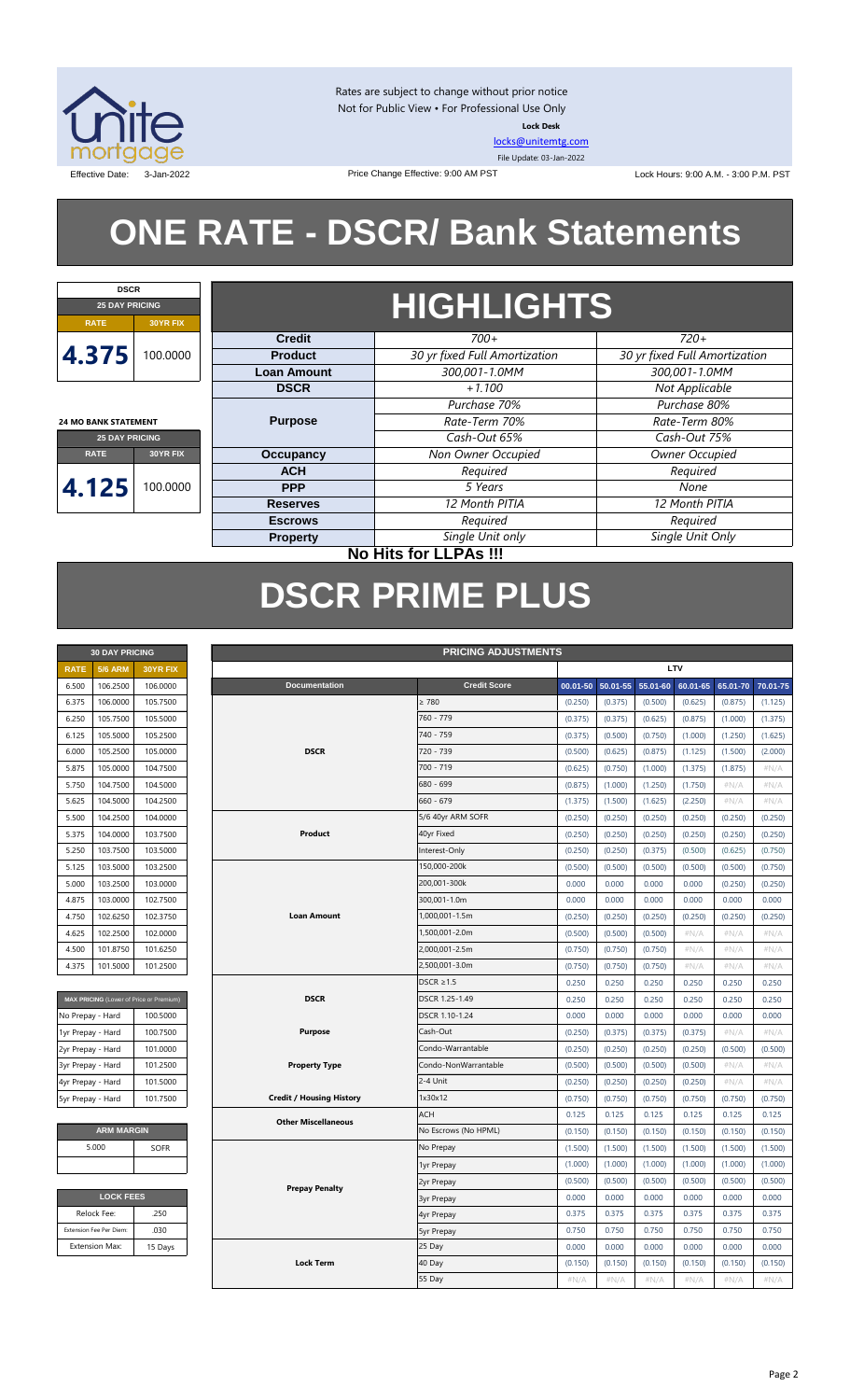

Rates are subject to change without prior notice Not for Public View • For Professional Use Only **Lock Desk**

[locks@unitemtg.com](mailto:locks@unitemtg.com) File Update: 03-Jan-2022

Effective Date: 3-Jan-2022 **Price Change Effective: 9:00 AM PST** Lock Hours: 9:00 A.M. - 3:00 P.M. PST

## **DSCR PRIME & FOREIGN NATIONAL**

|             | <b>30 DAY PRICING</b> |                 |  |  |  |  |  |  |  |
|-------------|-----------------------|-----------------|--|--|--|--|--|--|--|
| <b>RATE</b> | <b>5/6 ARM</b>        | <b>30YR FIX</b> |  |  |  |  |  |  |  |
| 6.750       | 106.0000              | 105.7500        |  |  |  |  |  |  |  |
| 6.625       | 105.7500              | 105,5000        |  |  |  |  |  |  |  |
| 6.500       | 105.5000              | 105.2500        |  |  |  |  |  |  |  |
| 6.375       | 105.2500              | 105.0000        |  |  |  |  |  |  |  |
| 6.250       | 105.0000              | 104.7500        |  |  |  |  |  |  |  |
| 6.125       | 104.7500              | 104.5000        |  |  |  |  |  |  |  |
| 6.000       | 104.5000              | 104.2500        |  |  |  |  |  |  |  |
| 5.875       | 104.2500              | 104.0000        |  |  |  |  |  |  |  |
| 5.750       | 104.0000              | 103.7500        |  |  |  |  |  |  |  |
| 5.625       | 103.7500              | 103.5000        |  |  |  |  |  |  |  |
| 5.500       | 103.5000              | 103.2500        |  |  |  |  |  |  |  |
| 5.375       | 103.2500              | 103.0000        |  |  |  |  |  |  |  |
| 5.250       | 103.0000              | 102.7500        |  |  |  |  |  |  |  |
| 5.125       | 102.7500              | 102.5000        |  |  |  |  |  |  |  |
| 5.000       | 102.5000              | 102.2500        |  |  |  |  |  |  |  |
| 4.875       | 102.2500              | 102.0000        |  |  |  |  |  |  |  |
| 4750        | 101.8750              | 101.6250        |  |  |  |  |  |  |  |
| 4.625       | 101.5000              | 101.2500        |  |  |  |  |  |  |  |
| 4.500       | 101.1250              | 100.8750        |  |  |  |  |  |  |  |

| MAX PRICING (Lower of Price or Premium) |          |  |  |  |  |  |  |  |
|-----------------------------------------|----------|--|--|--|--|--|--|--|
| No Prepay - Hard                        | 100.7500 |  |  |  |  |  |  |  |
| 1yr Prepay - Hard                       | 101.0000 |  |  |  |  |  |  |  |
| 2yr Prepay - Hard                       | 101.2500 |  |  |  |  |  |  |  |
| 3yr Prepay - Hard                       | 101.5000 |  |  |  |  |  |  |  |
| 4yr Prepay - Hard                       | 101.7500 |  |  |  |  |  |  |  |
| 5yr Prepay - Hard                       | 102,0000 |  |  |  |  |  |  |  |

| <b>ARM MARGIN</b> |             |
|-------------------|-------------|
| 5.000             | <b>SOFR</b> |

| <b>LOCK FEES</b>        |         |  |  |  |  |  |  |
|-------------------------|---------|--|--|--|--|--|--|
| Relock Fee:             | .250    |  |  |  |  |  |  |
| Extension Fee Per Diem: | .030    |  |  |  |  |  |  |
| <b>Extension Max:</b>   | 15 Days |  |  |  |  |  |  |

|                   | <b>PRICING ADJUSTMENTS</b><br><b>30 DAY PRICING</b> |                                         |  |                                 |                           |         |                            |         |          |         |                            |         |
|-------------------|-----------------------------------------------------|-----------------------------------------|--|---------------------------------|---------------------------|---------|----------------------------|---------|----------|---------|----------------------------|---------|
| <b>RATE</b>       | <b>5/6 ARM</b>                                      | 30YR FIX                                |  |                                 |                           |         |                            |         | LTV      |         |                            |         |
| 6.750             | 106.0000                                            | 105.7500                                |  | <b>Documentation</b>            | <b>Credit Score</b>       |         | 00.01-50 50.01-55 55.01-60 |         | 60.01-65 |         | 65.01-70 70.01-75 75.01-80 |         |
| 6.625             | 105.7500                                            | 105.5000                                |  |                                 | $\geq 780$                | (0.250) | (0.375)                    | (0.500) | (0.625)  | (0.875) | (1.125)                    | (1.750) |
| 6.500             | 105.5000                                            | 105.2500                                |  |                                 | 760 - 779                 | (0.375) | (0.375)                    | (0.625) | (0.875)  | (1.000) | (1.375)                    | (2.000) |
| 6.375             | 105.2500                                            | 105.0000                                |  |                                 | 740 - 759                 | (0.375) | (0.500)                    | (0.750) | (1.000)  | (1.250) | (1.625)                    | (2.250) |
| 6.250             | 105.0000                                            | 104.7500                                |  |                                 | 720 - 739                 | (0.500) | (0.625)                    | (0.875) | (1.125)  | (1.500) | (2.000)                    | (2.750) |
| 6.125             | 104.7500                                            | 104.5000                                |  | <b>DSCR</b>                     | 700 - 719                 | (0.625) | (0.750)                    | (1.000) | (1.375)  | (1.875) | (2.500)                    | (3.500) |
| 6.000             | 104.5000                                            | 104.2500                                |  |                                 | 680 - 699                 | (0.875) | (1.000)                    | (1.250) | (1.750)  | (2.250) | (3.000)                    | (3.875) |
| 5.875             | 104.2500                                            | 104.0000                                |  |                                 | $660 - 679$               | (1.375) | (1.500)                    | (1.625) | (2.250)  | (3.125) | (3.750)                    | (4.500) |
| 5.750             | 104.0000                                            | 103.7500                                |  |                                 | 640 - 659                 | (1.875) | (2.000)                    | (2.125) | (2.750)  | (3.625) | (4.750)                    | $\#N/A$ |
| 5.625             | 103.7500                                            | 103.5000                                |  |                                 | $620 - 639$               | (2.375) | (2.500)                    | (2.625) | (3.250)  | (4.125) | # $N/A$                    | $\#N/A$ |
| 5.500             | 103.5000                                            | 103.2500                                |  |                                 | 5/6 30yr ARM SOFR         | 0.000   | 0.000                      | 0.000   | 0.000    | 0.000   | 0.000                      | 0.000   |
| 5.375             | 103.2500                                            | 103.0000                                |  |                                 | 7/6 30yr ARM SOFR         | (0.250) | (0.250)                    | (0.250) | (0.250)  | (0.250) | (0.250)                    | (0.250) |
| 5.250             | 103.0000                                            | 102.7500                                |  |                                 | 5/6 40yr ARM SOFR         | (0.250) | (0.250)                    | (0.250) | (0.250)  | (0.250) | (0.250)                    | (0.250) |
|                   |                                                     |                                         |  | Product                         |                           |         |                            |         |          |         |                            |         |
| 5.125             | 102.7500                                            | 102.5000                                |  |                                 | 7/6 40yr ARM SOFR         | (0.500) | (0.500)                    | (0.500) | (0.500)  | (0.500) | (0.500)                    | (0.500) |
| 5.000             | 102.5000                                            | 102.2500                                |  |                                 | 40yr Fixed                | (0.250) | (0.250)                    | (0.250) | (0.250)  | (0.250) | (0.250)                    | (0.250) |
| 4.875             | 102.2500                                            | 102.0000                                |  |                                 | Interest-Only             | (0.250) | (0.250)                    | (0.375) | (0.500)  | (0.625) | (0.750)                    | (1.000) |
| 4.750             | 101.8750                                            | 101.6250                                |  |                                 | 150,000-200k              | (0.500) | (0.500)                    | (0.500) | (0.500)  | (0.500) | (0.750)                    | (0.750) |
| 4.625             | 101.5000                                            | 101.2500                                |  |                                 | 200,001-300k              | 0.000   | 0.000                      | 0.000   | 0.000    | (0.250) | (0.250)                    | (0.500) |
| 4.500             | 101.1250                                            | 100.8750                                |  |                                 | 300,001-1.0m              | 0.000   | 0.000                      | 0.000   | 0.000    | 0.000   | 0.000                      | 0.000   |
|                   |                                                     |                                         |  | <b>Loan Amount</b>              | 1,000,001-1.5m            | (0.250) | (0.250)                    | (0.250) | (0.250)  | (0.250) | (0.250)                    | (0.500) |
|                   |                                                     | MAX PRICING (Lower of Price or Premium) |  |                                 | 1,500,001-2.0m            | (0.500) | (0.500)                    | (0.500) | (0.500)  | $\#N/A$ | $\#N/A$                    | $\#N/A$ |
| No Prepay - Hard  |                                                     | 100.7500                                |  |                                 | 2,000,001-2.5m            | (0.750) | (0.750)                    | (0.750) | (0.750)  | # $N/A$ | # $N/A$                    | $\#N/A$ |
| 1yr Prepay - Hard |                                                     | 101.0000                                |  |                                 | 2,500,001-3.0m            | (0.750) | (0.750)                    | (0.750) | (0.750)  | # $N/A$ | # $N/A$                    | $\#N/A$ |
| 2yr Prepay - Hard |                                                     | 101.2500                                |  |                                 | $DSCR \geq 1.5$           | 0.250   | 0.250                      | 0.250   | 0.250    | 0.250   | 0.250                      | 0.250   |
| 3yr Prepay - Hard |                                                     | 101.5000                                |  |                                 | DSCR 1.25-1.49            | 0.250   | 0.250                      | 0.250   | 0.250    | 0.250   | 0.250                      | 0.250   |
| 4yr Prepay - Hard |                                                     | 101.7500                                |  | <b>DSCR</b>                     | DSCR 1.10-1.24            | 0.000   | 0.000                      | 0.000   | 0.000    | 0.000   | 0.000                      | 0.000   |
| 5yr Prepay - Hard |                                                     | 102.0000                                |  |                                 | DSCR 1.00-1.09            | (0.250) | (0.250)                    | (0.375) | (0.375)  | (0.500) | (0.500)                    | (0.750) |
|                   |                                                     |                                         |  |                                 | DSCR 0.75-0.99            | (1.500) | (1.500)                    | (1.625) | (1.625)  | (1.750) | (1.750)                    | #N/A    |
|                   | <b>ARM MARGIN</b>                                   |                                         |  | <b>Purpose</b>                  | Cash-Out                  | (0.250) | (0.375)                    | (0.375) | (0.375)  | (0.500) | (0.625)                    | $\#N/A$ |
|                   | 5.000                                               | <b>SOFR</b>                             |  |                                 | Condo-Warrantable         | (0.250) | (0.250)                    | (0.250) | (0.250)  | (0.500) | (0.500)                    | (0.500) |
|                   |                                                     |                                         |  |                                 | Condo-NonWarrantable      | (0.500) | (0.500)                    | (0.500) | (0.500)  | (0.750) | #N/A                       | #N/A    |
|                   | <b>LOCK FEES</b>                                    |                                         |  | <b>Property Type</b>            | 2-4Unit                   | (0.250) | (0.250)                    | (0.250) | (0.250)  | (0.500) | (0.500)                    | (0.500) |
|                   | Relock Fee:                                         | .250                                    |  |                                 | Modular                   | (1.000) | (1.000)                    | (1.000) | (1.000)  | (1.000) | (1.000)                    | (1.000) |
|                   | Extension Fee Per Diem:                             | .030                                    |  | Citizenship                     | Foreign Nat'l (DSCR Only) | (1.750) | (1.750)                    | (1.750) | (1.750)  | $\#N/A$ | $\#N/A$                    | $\#N/A$ |
|                   | Extension Max:                                      | 15 Days                                 |  |                                 | 1x30x12                   | (0.750) | (0.750)                    | (0.750) | (0.750)  | (0.750) | (0.750)                    | (0.750) |
|                   |                                                     |                                         |  |                                 | Multiple30x12             | (2.250) | (2.250)                    | (2.250) | (2.250)  | (2.250) | (2.250)                    | $\#N/A$ |
|                   |                                                     |                                         |  |                                 | FC/SS/DIL/BK7 36-47mo     | (1.000) | (1.000)                    | (1.000) | (1.000)  | (1.000) | (1.000)                    | (1.000) |
|                   |                                                     |                                         |  | <b>Credit / Housing History</b> | FC/SS/DIL/BK7 24-35mo     | (1.750) | (1.750)                    | (1.750) | (1.750)  | (1.750) | (1.750)                    | $\#N/A$ |
|                   |                                                     |                                         |  |                                 | BK7 12-23mo               | (2.500) | (2.500)                    | (2.500) | (2.500)  | (2.500) | (2.500)                    | # $N/A$ |
|                   |                                                     |                                         |  |                                 | BK13 DC                   |         |                            |         |          |         |                            |         |
|                   |                                                     |                                         |  |                                 |                           | (1.000) | (1.000)                    | (1.000) | (1.000)  | (1.000) | (1.000)                    | (1.000) |
|                   |                                                     |                                         |  | <b>Other Miscellaneous</b>      | <b>ACH</b>                | 0.125   | 0.125                      | 0.125   | 0.125    | 0.125   | 0.125                      | 0.125   |
|                   |                                                     |                                         |  |                                 | Escrows                   | 0.000   | 0.000                      | 0.000   | 0.000    | 0.000   | 0.000                      | 0.000   |
|                   |                                                     |                                         |  |                                 | No Prepay                 | (1.500) | (1.500)                    | (1.500) | (1.500)  | (1.500) | (1.500)                    | (1.500) |
|                   |                                                     |                                         |  |                                 | 1yr Prepay                | (1.000) | (1.000)                    | (1.000) | (1.000)  | (1.000) | (1.000)                    | (1.000) |
|                   |                                                     |                                         |  | <b>Prepay Penalty</b>           | 2yr Prepay                | (0.500) | (0.500)                    | (0.500) | (0.500)  | (0.500) | (0.500)                    | (0.500) |
|                   |                                                     |                                         |  |                                 | <b>3yr Prepay</b>         | 0.000   | 0.000                      | 0.000   | 0.000    | 0.000   | 0.000                      | 0.000   |
|                   |                                                     |                                         |  |                                 | 4yr Prepay                | 0.375   | 0.375                      | 0.375   | 0.375    | 0.375   | 0.375                      | 0.375   |
|                   |                                                     |                                         |  |                                 | 5yr Prepay                | 0.750   | 0.750                      | 0.750   | 0.750    | 0.750   | 0.750                      | 0.750   |
|                   |                                                     |                                         |  |                                 | 25 Day                    | 0.000   | 0.000                      | 0.000   | 0.000    | 0.000   | 0.000                      | 0.000   |
|                   |                                                     |                                         |  | <b>Lock Term</b>                | 40 Day                    | (0.150) | (0.150)                    | (0.150) | (0.150)  | (0.150) | (0.150)                    | (0.150) |
|                   |                                                     |                                         |  |                                 | 55 Day                    | (0.300) | (0.300)                    | (0.300) | (0.300)  | (0.300) | (0.300)                    | (0.300) |
|                   |                                                     |                                         |  |                                 |                           |         |                            |         |          |         |                            |         |

#### Page 3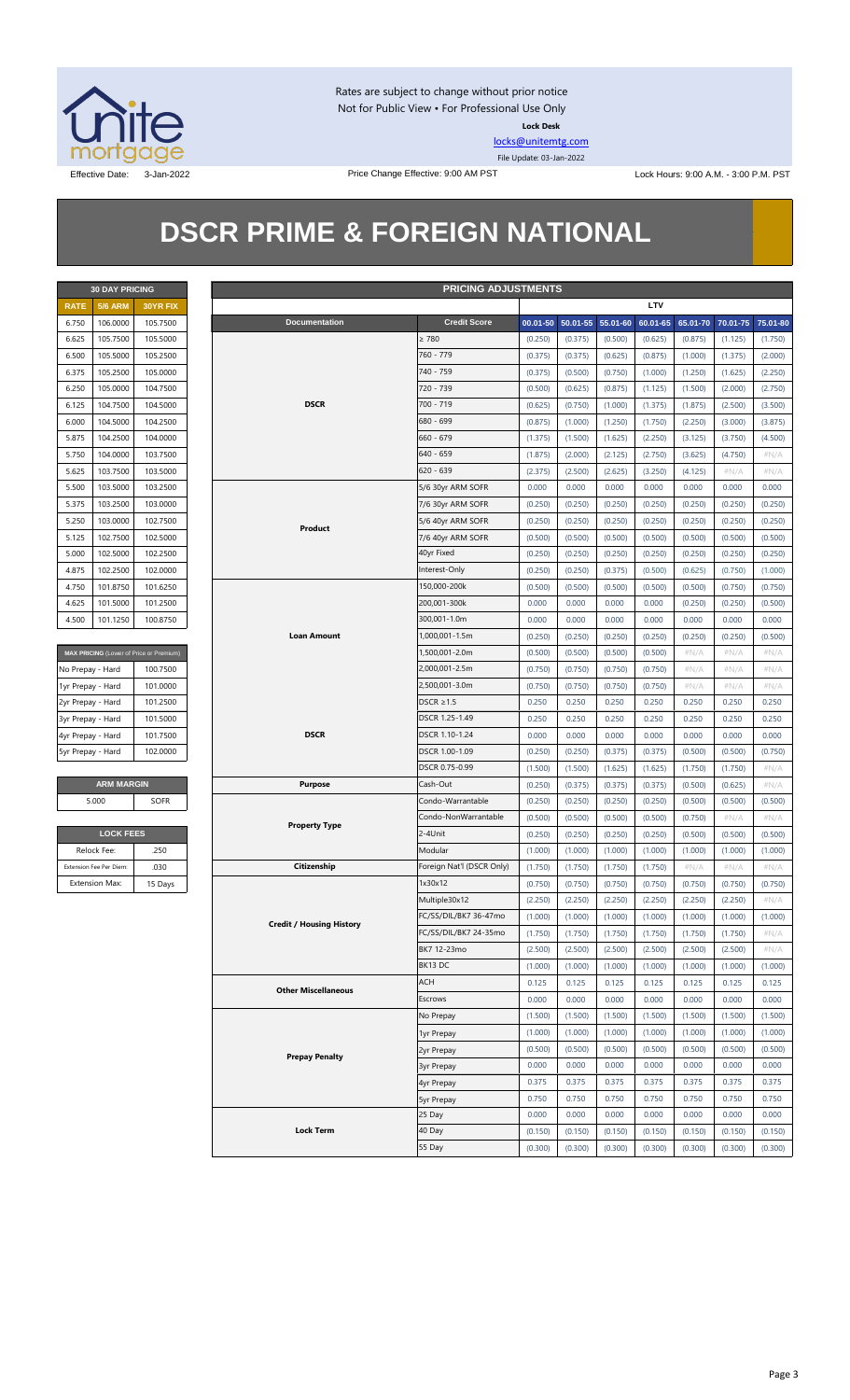

Rates are subject to change without prior notice Not for Public View • For Professional Use Only **Lock Desk** locks@unitemtg.com File Update: 03-Jan-2022

Effective Date: 3-Jan-2022 Price Change Effective: 9:00 AM PST Lock Hours: 9:00 A.M. - 3:00 P.M. PST

# **Alt Doc PRIME PLUS**

|             | PRIMARY & SECONDARY HOME |                 |
|-------------|--------------------------|-----------------|
| <b>RATE</b> | <b>5/6 ARM</b>           | <b>30YR FIX</b> |
| 6.125       | 106.250                  | 106,000         |
| 6.000       | 106,000                  | 105.750         |
| 5.875       | 105.750                  | 105.500         |
| 5.750       | 105.500                  | 105.250         |
| 5.625       | 105.250                  | 105.000         |
| 5.500       | 105.000                  | 104.750         |
| 5.375       | 104.750                  | 104.500         |
| 5.250       | 104.500                  | 104.250         |
| 5.125       | 104.250                  | 104,000         |
| 5.000       | 104,000                  | 103.750         |
| 4.875       | 103.750                  | 103.500         |
| 4.750       | 103.500                  | 103.250         |
| 4.625       | 103.250                  | 103,000         |
| 4.500       | 103,000                  | 102.750         |
| 4.375       | 102.625                  | 102.375         |
| 4.250       | 102.250                  | 102,000         |
| 4.125       | 101.875                  | 101.625         |
| 4.000       | 101.500                  | 101.250         |
|             |                          |                 |
|             | <b>ARM MARGIN</b>        |                 |

| <b>LOCK FEES</b>                        |         |  |  |  |  |  |  |  |  |  |
|-----------------------------------------|---------|--|--|--|--|--|--|--|--|--|
| Relock Fee:                             | 250     |  |  |  |  |  |  |  |  |  |
| <b>Extension Fee Per Diem</b>           | .030    |  |  |  |  |  |  |  |  |  |
| <b>Extension Max:</b>                   | 15 Days |  |  |  |  |  |  |  |  |  |
|                                         |         |  |  |  |  |  |  |  |  |  |
| MAX PRICING (Lower of Price or Premium) |         |  |  |  |  |  |  |  |  |  |
| 101,0000                                |         |  |  |  |  |  |  |  |  |  |

|                       | PRIMARY & SECONDARY HOME                |          |                               |                        | <b>PRICING ADJUSTMENTS</b> |          |          |                           |          |          |                     |
|-----------------------|-----------------------------------------|----------|-------------------------------|------------------------|----------------------------|----------|----------|---------------------------|----------|----------|---------------------|
| RATE                  | <b>5/6 ARM</b>                          | 30YR FIX |                               |                        |                            |          |          | LTV                       |          |          |                     |
| 6.125                 | 106.250                                 | 106.000  | <b>Documentation</b>          | <b>Credit Score</b>    | 00.01-50                   | 50.01-55 | 55.01-60 | 60.01-65                  | 65.01-70 | 70.01-75 | 75.01-80            |
| 6.000                 | 106.000                                 | 105.750  | <b>Full Doc</b>               | 2780                   | 0.000                      | 0.000    | 0.000    | (0.250)                   | (0.375)  | (0.375)  | (0.500)             |
| 5.875                 | 105.750                                 | 105.500  |                               | 760 - 779              | 0.000                      | 0.000    | 0.000    | (0.250)                   | (0.375)  | (0.500)  | (0.625)             |
| 5.750                 | 105.500                                 | 105.250  |                               | 740 - 759              | 0.000                      | 0.000    | 0.000    | (0.250)                   | (0.375)  | (0.625)  | (0.750)             |
| 5.625                 | 105.250                                 | 105.000  |                               | 720 - 739              | (0.125)                    | (0.125)  | (0.125)  | (0.250)                   | (0.500)  | (0.750)  | (1.000)             |
| 5.500                 | 105.000                                 | 104.750  |                               | 700 - 719              | (0.250)                    | (0.250)  | (0.375)  | (0.500)                   | (0.625)  | (0.875)  | $\#\mathsf{N}/\ell$ |
| 5.375                 | 104.750                                 | 104.500  |                               | 680 - 699              | (0.250)                    | (0.250)  | (0.500)  | (0.625)                   | (0.750)  | #N/A     | #N/A                |
| 5.250                 | 104.500                                 | 104.250  |                               | 660 - 679              | (0.250)                    | (0.375)  | (0.500)  | (1.000)                   | (1.375)  | #N/A     | #N/A                |
| 5.125                 | 104.250                                 | 104.000  |                               | 540 - 659              | #N/A                       | #N/A     | #N/A     | $\#N/A$                   | #N/A     | #N/A     | $\#N/A$             |
| 5.000                 | 104.000                                 | 103.750  |                               | 620 - 639              | #N/A                       | #N/A     | #N/A     | #N/A                      | #N/A     | #N/A     | #N/A                |
| 4.875                 | 103.750                                 | 103.500  | Bank                          | $\geq 780$             | (0.125)                    | (0.250)  | (0.250)  | (0.375)                   | (0.500)  | (0.625)  | (0.875)             |
| 4.750                 | 103.500                                 | 103.250  | <b>Statement</b>              | 760 - 779              | (0.250)                    | (0.250)  | (0.250)  | (0.500)                   | (0.625)  | (0.750)  | (1.125)             |
| 4.625                 | 103.250                                 | 103.000  |                               | 740 - 759              | (0.250)                    | (0.250)  | (0.250)  | (0.625)                   | (0.750)  | (1.000)  | (1.375)             |
| 4.500                 | 103.000                                 | 102.750  |                               | 720 - 739              | (0.250)                    | (0.375)  | (0.375)  | (0.750)                   | (0.875)  | (1.125)  | (1.625)             |
| 4.375                 | 102.625                                 | 102.375  |                               | 700 - 719              | (0.375)                    | (0.375)  | (0.625)  | (0.875)                   | (1.125)  | (1.500)  | $\#N/A$             |
| 4.250                 | 102.250                                 | 102.000  |                               | 680 - 699              | (0.375)                    | (0.500)  | (0.750)  | (1.000)                   | (1.375)  | $\#N/F$  | $\#N/\beta$         |
| 4.125                 | 101.875                                 | 101.625  |                               | 660 - 679              | (0.500)                    | (0.750)  | (1.000)  | (1.500)                   | (2.250)  | #N/A     | #N/A                |
| 4.000                 | 101.500                                 | 101.250  |                               | 640 - 659              | #N/A                       | #N/A     | #N/A     | #N/A                      | #N/A     | #N/A     | #N/A                |
|                       |                                         |          |                               | $520 - 639$            | #N/A                       | $\#N/A$  | $\#N/A$  | $\#N/A$                   | #N/A     | #N/A     | $\#N/\beta$         |
|                       | <b>ARM MARGIN</b>                       |          |                               | 12 Mth Bank Statements | (0.125)                    | (0.125)  | (0.125)  | (0.250)                   | (0.375)  | (0.375)  | (0.375)             |
|                       | 5.000                                   | SOFR     | Asset                         | > 780                  | (0.125)                    | (0.250)  | (0.250)  | (0.625)                   | (0.875)  | (1.125)  | (1.500)             |
|                       |                                         |          | <b>Depletion</b>              | 760 - 779              | (0.125)                    | (0.250)  | (0.375)  | (0.750)                   | (1.000)  | (1.375)  | (1.875)             |
|                       |                                         |          |                               | 740 - 759              | (0.250)                    | (0.250)  | (0.500)  | (0.875)                   | (1.125)  | (1.625)  | (2.250)             |
|                       | <b>LOCK FEES</b>                        |          |                               | 720 - 739              | (0.375)                    | (0.500)  | (0.625)  | (1.000)                   | (1.500)  | (2.000)  | (2.750)             |
| Relock Fee:           |                                         | .250     |                               | 700 - 719              | (0.500)                    | (0.625)  | (1.000)  | (1.375)                   | (1.875)  | (2.500)  | #N/A                |
|                       | xtension Fee Per Diem                   | .030     |                               | 680 - 699              | (0.625)                    | (0.750)  | (1.250)  | (1.750)                   | (2.250)  | #N/A     | #N/A                |
| <b>Extension Max:</b> |                                         | 15 Days  |                               | 660 - 679              | (0.750)                    | (1.000)  | (1.500)  | (2.250)                   | (3.125)  | # $N/A$  | #N/A                |
|                       |                                         |          |                               | 640 - 659              | #N/A                       | # $N/A$  | $\#N/A$  | $\#\mathsf{N}/\mathsf{A}$ | #N/A     | # $N/A$  | #N/A                |
|                       | MAX PRICING (Lower of Price or Premium) |          |                               | 620 - 639              | $\#N/A$                    | #N/A     | $\#N/A$  | $\#N/A$                   | #N/A     | #N/A     | $\#N/A$             |
|                       | 101.0000                                |          | Product                       | 5/6 30yr ARM SOFR      | 0.000                      | 0.000    | 0.000    | 0.000                     | 0.000    | 0.000    | 0.000               |
|                       |                                         |          |                               | 5/6 40yr ARM SOFR      | (0.250)                    | (0.250)  | (0.250)  | (0.250)                   | (0.250)  | (0.250)  | (0.250)             |
|                       |                                         |          |                               | 30yr Fixed             | 0.000                      | 0.000    | 0.000    | 0.000                     | 0.000    | 0.000    | 0.000               |
|                       |                                         |          |                               | 40yr Fixed             | (0.250)                    | (0.250)  | (0.250)  | (0.250)                   | (0.250)  | (0.250)  | (0.250)             |
|                       |                                         |          |                               | nterest-Only           | (0.250)                    | (0.250)  | (0.375)  | (0.500)                   | (0.625)  | (0.750)  | $\#\mathsf{N}/\ell$ |
|                       |                                         |          | Loan                          | 150,000-200k           | (0.500)                    | (0.500)  | (0.500)  | (0.500)                   | (0.500)  | (0.750)  | (0.750)             |
|                       |                                         |          | Amount                        | 200.001-300k           | 0.000                      | 0.000    | 0.000    | 0.000                     | (0.250)  | (0.250)  | (0.250)             |
|                       |                                         |          |                               | 300,001-1,000,000      | 0.000                      | 0.000    | 0.000    | 0.000                     | 0.000    | 0.000    | 0.000               |
|                       |                                         |          |                               | 1,000,001-1.5m         | (0.250)                    | (0.250)  | (0.250)  | (0.250)                   | (0.250)  | (0.250)  | (0.250)             |
|                       |                                         |          |                               | 1,500,001-2.0m         | (0.500)                    | (0.500)  | (0.500)  | (0.500)                   | (0.500)  | #N/A     | #N/A                |
|                       |                                         |          |                               | 2,000,001-2.5m         | (0.750)                    | (0.750)  | (0.750)  | (0.750)                   | (0.750)  | #N/A     | #N/A                |
|                       |                                         |          |                               | 2,500,001-3.0m         | (0.750)                    | (0.750)  | (0.750)  | (0.750)                   | (0.750)  | #N/A     | #N/A                |
|                       |                                         |          | DTI                           | 43.01-50               | 0.000                      | 0.000    | 0.000    | 0.000                     | 0.000    | 0.000    | 0.000               |
|                       |                                         |          |                               | 50.01-55               | 0.000                      | 0.000    | 0.000    | 0.000                     | 0.000    | (0.125)  | $\#N/A$             |
|                       |                                         |          | Cash Out                      |                        | (0.250)                    | (0.375)  | (0.375)  | (0.375)                   | (0.500)  | (0.625)  | $\#N/\beta$         |
|                       |                                         |          | <b>Second Home</b>            |                        | (0.500)                    | (0.500)  | (0.500)  | (0.500)                   | (0.500)  | (0.500)  | (0.500)             |
|                       |                                         |          | <b>Property Type</b>          | Condo-Warrantable      | (0.250)                    | (0.250)  | (0.250)  | (0.250)                   | (0.500)  | (0.500)  | $\#N/A$             |
|                       |                                         |          |                               | Condo-NonWarrantable   | (0.500)                    | (0.500)  | (0.500)  | (0.500)                   | #N/A     | $\#N/F$  | $\#N/\beta$         |
|                       |                                         |          |                               | 2-Unit                 | (0.250)                    | (0.250)  | (0.250)  | (0.250)                   | (0.500)  | #N/A     | #N/A                |
|                       |                                         |          | <b>Credit/Housing History</b> | 1x30x12                | (0.750)                    | (0.750)  | (0.750)  | (0.750)                   | (0.750)  | (0.750)  | (0.750)             |
|                       |                                         |          |                               | Multiple30x12          | (2.250)                    | (2.250)  | (2.250)  | (2.250)                   | (2.250)  | (2.250)  | (2.250)             |
|                       |                                         |          | <b>Misccellaneous</b>         | ACH                    | 0.125                      | 0.125    | 0.125    | 0.125                     | 0.125    | 0.125    | 0.125               |
|                       |                                         |          |                               | No Escrows (No HPML)   | (0.150)                    | (0.150)  | (0.150)  | (0.150)                   | (0.150)  | (0.150)  | (0.150)             |
|                       |                                         |          | <b>Lock Term</b>              | 45 Day                 | (0.150)                    | (0.150)  | (0.150)  | (0.150)                   | (0.150)  | (0.150)  | (0.150)             |
|                       |                                         |          | <b>State</b>                  | non CA                 | 0.250                      | 0.250    | 0.250    | 0.250                     | 0.250    | 0.250    | 0.250               |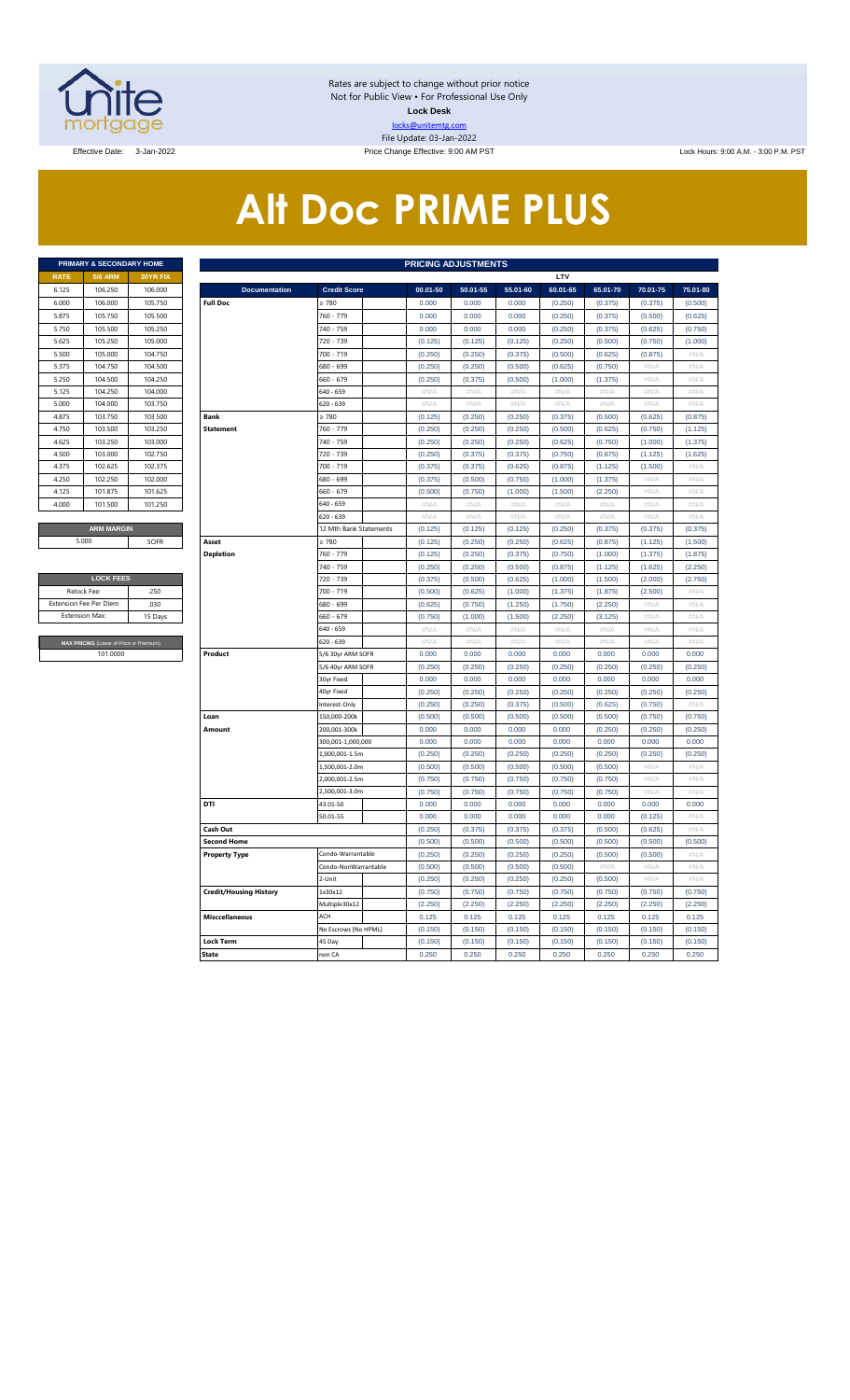

Rates are subject to change without prior notice Not for Public View • For Professional Use Only **Lock Desk** locks@unitemtg.com File Update: 03-Jan-2022

Effective Date: 3-Jan-2022 Price Change Effective: 9:00 AM PST Lock Hours: 9:00 A.M. - 3:00 P.M. PST

# **Alt Doc PRIME**

|             | <b>PRIMARY &amp; SECONDARY HOME</b> |                 |
|-------------|-------------------------------------|-----------------|
| <b>RATE</b> | <b>5/6 ARM</b>                      | <b>30YR FIX</b> |
| 6.250       | 105.750                             | 105.500         |
| 6.125       | 105.500                             | 105.250         |
| 6.000       | 105.250                             | 105.000         |
| 5.875       | 105.000                             | 104.750         |
| 5.750       | 104.750                             | 104.500         |
| 5.625       | 104.500                             | 104.250         |
| 5.500       | 104.250                             | 104.000         |
| 5.375       | 104.000                             | 103.750         |
| 5.250       | 103.750                             | 103.500         |
| 5.125       | 103.500                             | 103.250         |
| 5.000       | 103.250                             | 103.000         |
| 4.875       | 103.000                             | 102.750         |
| 4.750       | 102.750                             | 102.500         |
| 4.625       | 102.500                             | 102.250         |
| 4.500       | 102.250                             | 102.000         |
| 4.375       | 101.875                             | 101.625         |
| 4.250       | 101.500                             | 101.250         |
| 4.125       | 101.125                             | 100.875         |

#### **ARM MARGIN** 5.000

| <b>LOCK FEES</b> |
|------------------|
| 250              |
| .030             |
| 15 Days          |
|                  |

**ICING** (Lower of Price or Premium) 101.0000

| PRIMARY & SECONDARY HOME                |          |                               |                        |          | <b>PRICING ADJUSTMENTS</b> |          |          |          |          |                           |          |          |
|-----------------------------------------|----------|-------------------------------|------------------------|----------|----------------------------|----------|----------|----------|----------|---------------------------|----------|----------|
| RATE<br><b>5/6 ARM</b>                  | 30YR FIX |                               |                        |          |                            |          | LTV      |          |          |                           |          |          |
| 105.750<br>6.250                        | 105.500  | <b>Documentation</b>          | <b>Credit Score</b>    | 00.01-50 | 50.01-55                   | 55.01-60 | 60.01-65 | 65.01-70 | 70.01-75 | 75.01-80                  | 80.01-85 | 85.01-90 |
| 105.500<br>6.125                        | 105.250  | <b>Full Doc</b>               | 780                    | 0.000    | 0.000                      | 0.000    | (0.250)  | (0.375)  | (0.375)  | (0.500)                   | (0.750)  | (1.125)  |
| 105.250<br>6.000                        | 105.000  |                               | 760 - 779              | 0.000    | 0.000                      | 0.000    | (0.250)  | (0.375)  | (0.500)  | (0.625)                   | (0.875)  | (1.375)  |
| 105.000<br>5.875                        | 104.750  |                               | 740 - 759              | 0.000    | 0.000                      | 0.000    | (0.250)  | (0.375)  | (0.625)  | (0.750)                   | (1.125)  | (1.625)  |
| 104.750<br>5.750                        | 104.500  |                               | 720 - 739              | (0.125)  | (0.125)                    | (0.125)  | (0.250)  | (0.500)  | (0.750)  | (1.000)                   | (1.250)  | (1.875)  |
| 104.500<br>5.625                        | 104.250  |                               | 700 - 719              | (0.250)  | (0.250)                    | (0.375)  | (0.500)  | (0.625)  | (0.875)  | (1.250)                   | (1.625)  | (2.250)  |
| 104.250<br>5.500                        | 104.000  |                               | 680 - 699              | (0.250)  | (0.250)                    | (0.500)  | (0.625)  | (0.750)  | (1.000)  | (1.375)                   | (2.000)  | #N/A     |
| 104.000<br>5.375                        | 103.750  |                               | 660 - 679              | (0.250)  | (0.375)                    | (0.500)  | (1.000)  | (1.375)  | (1.625)  | (2.000)                   | (2.750)  | #N/A     |
| 103.750<br>5.250                        | 103.500  |                               | 640 - 659              | (0.375)  | (0.375)                    | (0.500)  | (1.250)  | (1.500)  | (1.750)  | (2.250)                   | #N/A     | #N/A     |
| 103.500<br>5.125                        | 103.250  |                               | 620 - 639              | (0.500)  | (0.500)                    | (0.500)  | (1.500)  | (1.750)  | (2.000)  | (2.500)                   | $\#N/A$  | #N/A     |
| 103.250<br>5.000                        | 103.000  | Bank                          | 2780                   | (0.125)  | (0.250)                    | (0.250)  | (0.375)  | (0.500)  | (0.625)  | (0.875)                   | (1.250)  | (2.000)  |
| 103.000<br>4.875                        | 102.750  | <b>Statement</b>              | 760 - 779              | (0.250)  | (0.250)                    | (0.250)  | (0.500)  | (0.625)  | (0.750)  | (1.125)                   | (1.625)  | (2.375)  |
| 102.750<br>4.750                        | 102.500  |                               | 740 - 759              | (0.250)  | (0.250)                    | (0.250)  | (0.625)  | (0.750)  | (1.000)  | (1.375)                   | (1.875)  | (2.875)  |
| 102.500<br>4.625                        | 102.250  |                               | 720 - 739              | (0.250)  | (0.375)                    | (0.375)  | (0.750)  | (0.875)  | (1.125)  | (1.625)                   | (2.250)  | (3.375)  |
| 102.250<br>4.500                        | 102.000  |                               | 700 - 719              | (0.375)  | (0.375)                    | (0.625)  | (0.875)  | (1.125)  | (1.500)  | (2.000)                   | (2.750)  | (4.000)  |
| 4.375<br>101.875                        | 101.625  |                               | 680 - 699              | (0.375)  | (0.500)                    | (0.750)  | (1.000)  | (1.375)  | (1.750)  | (2.500)                   | (3.500)  | #N/A     |
| 101.500<br>4.250                        | 101.250  |                               | 660 - 679              | (0.500)  | (0.750)                    | (1.000)  | (1.500)  | (2.250)  | (2.750)  | (3.500)                   | (4.250)  | #N/A     |
| 4.125<br>101.125                        | 100.875  |                               | 640 - 659              | (0.750)  | (1.000)                    | (1.250)  | (1.750)  | (2.500)  | (3.125)  | (4.000)                   | #N/A     | #N/A     |
|                                         |          |                               |                        |          |                            |          |          |          |          |                           |          |          |
|                                         |          |                               | 620 - 639              | (1.250)  | (1.500)                    | (1.750)  | (2.250)  | (3.000)  | (3.625)  | #N/A                      | #N/A     | #N/A     |
|                                         |          |                               | Mth Bank Statements    | (0.750)  | (0.750)                    | (0.750)  | (0.875)  | (1.000)  | (1.000)  | (1.000)                   | $\#N/A$  | #N/A     |
| <b>ARM MARGIN</b>                       |          |                               | 12 Mth Bank Statements | (0.125)  | (0.125)                    | (0.125)  | (0.250)  | (0.375)  | (0.375)  | (0.375)                   | (0.500)  | (0.500)  |
| 5.000                                   | SOFR     | Asset                         | : 780                  | (0.125)  | (0.250)                    | (0.250)  | (0.625)  | (0.875)  | (1.125)  | (1.500)                   | #N/A     | #N/A     |
|                                         |          | <b>Depletion</b>              | 760 - 779              | (0.125)  | (0.250)                    | (0.375)  | (0.750)  | (1.000)  | (1.375)  | (1.875)                   | #N/A     | #N/A     |
|                                         |          |                               | 740 - 759              | (0.250)  | (0.250)                    | (0.500)  | (0.875)  | (1.125)  | (1.625)  | (2.250)                   | #N/A     | #N/A     |
| <b>LOCK FEES</b>                        |          |                               | 720 - 739              | (0.375)  | (0.500)                    | (0.625)  | (1.000)  | (1.500)  | (2.000)  | (2.750)                   | $\#N/A$  | #N/A     |
| Relock Fee:                             | .250     |                               | 700 - 719              | (0.500)  | (0.625)                    | (1.000)  | (1.375)  | (1.875)  | (2.500)  | (3.500)                   | #N/A     | #N/A     |
| xtension Fee Per Diem                   | .030     |                               | 680 - 699              | (0.625)  | (0.750)                    | (1.250)  | (1.750)  | (2.250)  | (3.000)  | (4.125)                   | #N/A     | #N/A     |
| <b>Extension Max:</b>                   | 15 Days  |                               | $660 - 679$            | (0.750)  | (1.000)                    | (1.500)  | (2.250)  | (3.125)  | (4.375)  | (4.875)                   | #N/A     | #N/A     |
|                                         |          |                               | 640 - 659              | (1.250)  | (1.500)                    | (2.000)  | (2.750)  | (3.625)  | (4.875)  | $\#N/A$                   | $\#N/A$  | #N/A     |
|                                         |          |                               | 620 - 639              | (1.750)  | (2.000)                    | (2.500)  | (3.250)  | (4.125)  | #N/A     | #N/A                      | #N/A     | #N/A     |
| MAX PRICING (Lower of Price or Premium) |          | P&L                           | 2780                   | (0.625)  | (0.750)                    | (0.750)  | (1.125)  | (1.375)  | (1.625)  | (2.125)                   | #N/A     | #N/A     |
| 101.0000                                |          |                               | 760 - 779              | (0.625)  | (0.750)                    | (0.875)  | (1.250)  | (1.500)  | (1.875)  | (2.500)                   | #N/A     | #N/A     |
|                                         |          |                               | 740 - 759              | (0.750)  | (0.750)                    | (1.000)  | (1.375)  | (1.625)  | (2.125)  | (2.875)                   | #N/A     | #N/A     |
|                                         |          |                               |                        |          |                            |          |          |          |          |                           |          |          |
|                                         |          |                               | 720 - 739              | (0.875)  | (1.000)                    | (1.125)  | (1.500)  | (2.000)  | (2.500)  | (3.375)                   | #N/A     | #N/A     |
|                                         |          |                               | 700 - 719              | (1.000)  | (1.125)                    | (1.500)  | (1.875)  | (2.375)  | (3.000)  | (4.125)                   | $\#N/A$  | #N/A     |
|                                         |          |                               | 680 - 699              | (1.125)  | (1.250)                    | (1.750)  | (2.250)  | (2.750)  | (3.500)  | #N/A                      | #N/A     | #N/A     |
|                                         |          |                               | 660 - 679              | (1.250)  | (1.500)                    | (2.000)  | (2.750)  | (3.625)  | (4.875)  | #N/A                      | #N/A     | #N/A     |
|                                         |          |                               | 640 - 659              | (1.750)  | (2.000)                    | (2.500)  | (3.250)  | (4.125)  | #N/A     | #N/A                      | #N/A     | #N/A     |
|                                         |          |                               | 620 - 639              | (2.250)  | (2.500)                    | (3.000)  | (3.750)  | (4.625)  | #N/A     | #N/A                      | #N/A     | #N/A     |
|                                         |          | Product                       | 5/6 30yr ARM SOFR      | 0.000    | 0.000                      | 0.000    | 0.000    | 0.000    | 0.000    | 0.000                     | 0.000    | 0.000    |
|                                         |          |                               | 5/6 40yr ARM SOFR      | (0.250)  | (0.250)                    | (0.250)  | (0.250)  | (0.250)  | (0.250)  | (0.250)                   | (0.250)  | (0.250)  |
|                                         |          |                               | 7/6 30yr ARM SOFR      | (0.250)  | (0.250)                    | (0.250)  | (0.250)  | (0.250)  | (0.250)  | (0.250)                   | (0.250)  | (0.250)  |
|                                         |          |                               | 7/6 40yr ARM SOFR      | (0.500)  | (0.500)                    | (0.500)  | (0.500)  | (0.500)  | (0.500)  | (0.500)                   | (0.500)  | (0.500)  |
|                                         |          |                               | 30yr Fixed             | 0.000    | 0.000                      | 0.000    | 0.000    | 0.000    | 0.000    | 0.000                     | 0.000    | 0.000    |
|                                         |          |                               | 40yr Fixed             | (0.250)  | (0.250)                    | (0.250)  | (0.250)  | (0.250)  | (0.250)  | (0.250)                   | (0.250)  | (0.250)  |
|                                         |          |                               | nterest-Only           | (0.250)  | (0.250)                    | (0.375)  | (0.500)  | (0.625)  | (0.750)  | (1.000)                   | (1.500)  | #N/A     |
|                                         |          | Loan                          | 150,000-200k           | (0.500)  | (0.500)                    | (0.500)  | (0.500)  | (0.500)  | (0.750)  | (0.750)                   | (1.000)  | (1.000)  |
|                                         |          | Amount                        | 200,001-300k           | 0.000    | 0.000                      | 0.000    | 0.000    | (0.250)  | (0.250)  | (0.250)                   | (0.500)  | (0.500)  |
|                                         |          |                               | 300,001-400,000        | 0.000    | 0.000                      | 0.000    | 0.000    | 0.000    | 0.000    | 0.000                     | (0.500)  | (0.500)  |
|                                         |          |                               | 400,001-1.0m           | 0.000    | 0.000                      | 0.000    | 0.000    | 0.000    | 0.000    | 0.000                     | 0.000    | 0.000    |
|                                         |          |                               | 1,000,001-1.5m         | (0.250)  | (0.250)                    | (0.250)  | (0.250)  | (0.250)  | (0.250)  | (0.250)                   | (0.250)  | #N/A     |
|                                         |          |                               | ,500,001-2.0m          | (0.500)  | (0.500)                    | (0.500)  | (0.500)  | (0.500)  | (0.500)  | (0.500)                   | #N/A     | #N/A     |
|                                         |          |                               |                        |          | (0.750)                    |          |          |          |          |                           |          |          |
|                                         |          |                               | 2,000,001-2.5m         | (0.750)  |                            | (0.750)  | (0.750)  | (0.750)  | (0.750)  | (0.750)                   | $\#N/A$  | $\#N/A$  |
|                                         |          |                               | 500,001-3.0m           | (0.750)  | (0.750)                    | (0.750)  | (0.750)  | (0.750)  | (0.750)  | (0.750)                   | #N/A     | #N/A     |
|                                         |          |                               | 3,000,001-3.5m         | (0.750)  | (0.750)                    | (0.750)  | (0.750)  | (0.750)  | (0.750)  | $\#N/A$                   | $\#N/A$  | $\#N/A$  |
|                                         |          |                               | 3,500,001-4.0m         | (0.750)  | (0.750)                    | (0.750)  | (0.750)  | (0.750)  | (0.750)  | #N/A                      | #N/A     | #N/A     |
|                                         |          | DTI                           | 43.01-50               | 0.000    | 0.000                      | 0.000    | 0.000    | 0.000    | (0.125)  | (0.125)                   | (0.125)  | (0.125)  |
|                                         |          |                               | 50.01-55               | 0.000    | 0.000                      | 0.000    | 0.000    | 0.000    | (0.375)  | (0.375)                   | #N/A     | #N/A     |
|                                         |          | Cash Out                      |                        | (0.250)  | (0.375)                    | (0.375)  | (0.375)  | (0.500)  | (0.625)  | (1.000)                   | $\#N/A$  | $\#N/A$  |
|                                         |          | <b>Second Home</b>            |                        | (0.500)  | (0.500)                    | (0.500)  | (0.500)  | (0.500)  | (0.500)  | (0.500)                   | #N/A     | #N/A     |
|                                         |          | <b>Property Type</b>          | Condo-Warrantable      | (0.250)  | (0.250)                    | (0.250)  | (0.250)  | (0.500)  | (0.500)  | (0.500)                   | (0.500)  | $\#N/A$  |
|                                         |          |                               | Condo-NonWarrantable   | (0.500)  | (0.500)                    | (0.500)  | (0.500)  | (0.750)  | (0.750)  | #N/A                      | #N/A     | #N/A     |
|                                         |          |                               | 2-Unit                 | (0.250)  | (0.250)                    | (0.250)  | (0.250)  | (0.500)  | (0.500)  | (0.500)                   | (0.500)  | $\#N/A$  |
|                                         |          |                               | Modular                | (1.000)  | (1.000)                    | (1.000)  | (1.000)  | (1.000)  | (1.000)  | (1.000)                   | #N/A     | #N/A     |
|                                         |          |                               | Rural                  | (1.000)  | (1.000)                    | (1.000)  | (1.000)  | (1.000)  | (1.000)  | $\#\mathsf{N}/\mathsf{A}$ | $\#N/A$  | #N/A     |
|                                         |          | <b>Credit/Housing History</b> | 1x30x12                | (0.750)  | (0.750)                    | (0.750)  | (0.750)  | (0.750)  | (0.750)  | (0.750)                   | (0.750)  | (0.750)  |
|                                         |          |                               | Multiple30x12          | (2.250)  | (2.250)                    | (2.250)  | (2.250)  | (2.250)  | (2.250)  | (2.250)                   | (2.250)  | $\#N/A$  |
|                                         |          |                               | FC/SS/DIL/BK7 36-47mo  | (1.000)  | (1.000)                    | (1.000)  | (1.000)  | (1.000)  | (1.000)  | (1.000)                   | (1.000)  | (1.000)  |
|                                         |          |                               | FC/SS/DIL/BK7 24-35mo  | (1.750)  | (1.750)                    | (1.750)  | (1.750)  | (1.750)  | (1.750)  | (1.750)                   | (1.750)  | $\#N/A$  |
|                                         |          |                               | BK7 12-23mo            | (2.500)  | (2.500)                    | (2.500)  | (2.500)  | (2.500)  | (2.500)  | (2.500)                   | (2.500)  | #N/A     |
|                                         |          |                               | BK13DC                 | (1.000)  | (1.000)                    | (1.000)  | (1.000)  | (1.000)  | (1.000)  | (1.000)                   | (1.000)  | (1.000)  |
|                                         |          |                               |                        |          |                            |          |          |          |          |                           |          |          |
|                                         |          | <b>Misccellaneous</b>         | ACH                    | 0.125    | 0.125                      | 0.125    | 0.125    | 0.125    | 0.125    | 0.125                     | 0.125    | 0.125    |
|                                         |          |                               | No Escrows (No HPML)   | (0.150)  | (0.150)                    | (0.150)  | (0.150)  | (0.150)  | (0.150)  | (0.150)                   | (0.150)  | (0.150)  |
|                                         |          | <b>Lock Term</b>              | 45 Day                 | (0.150)  | (0.150)                    | (0.150)  | (0.150)  | (0.150)  | (0.150)  | (0.150)                   | (0.150)  | (0.150)  |
|                                         |          | <b>State</b>                  | non CA                 | 0.250    | 0.250                      | 0.250    | 0.250    | 0.250    | 0.250    | 0.250                     | 0.250    | 0.250    |
|                                         |          |                               |                        |          |                            |          |          |          |          |                           |          |          |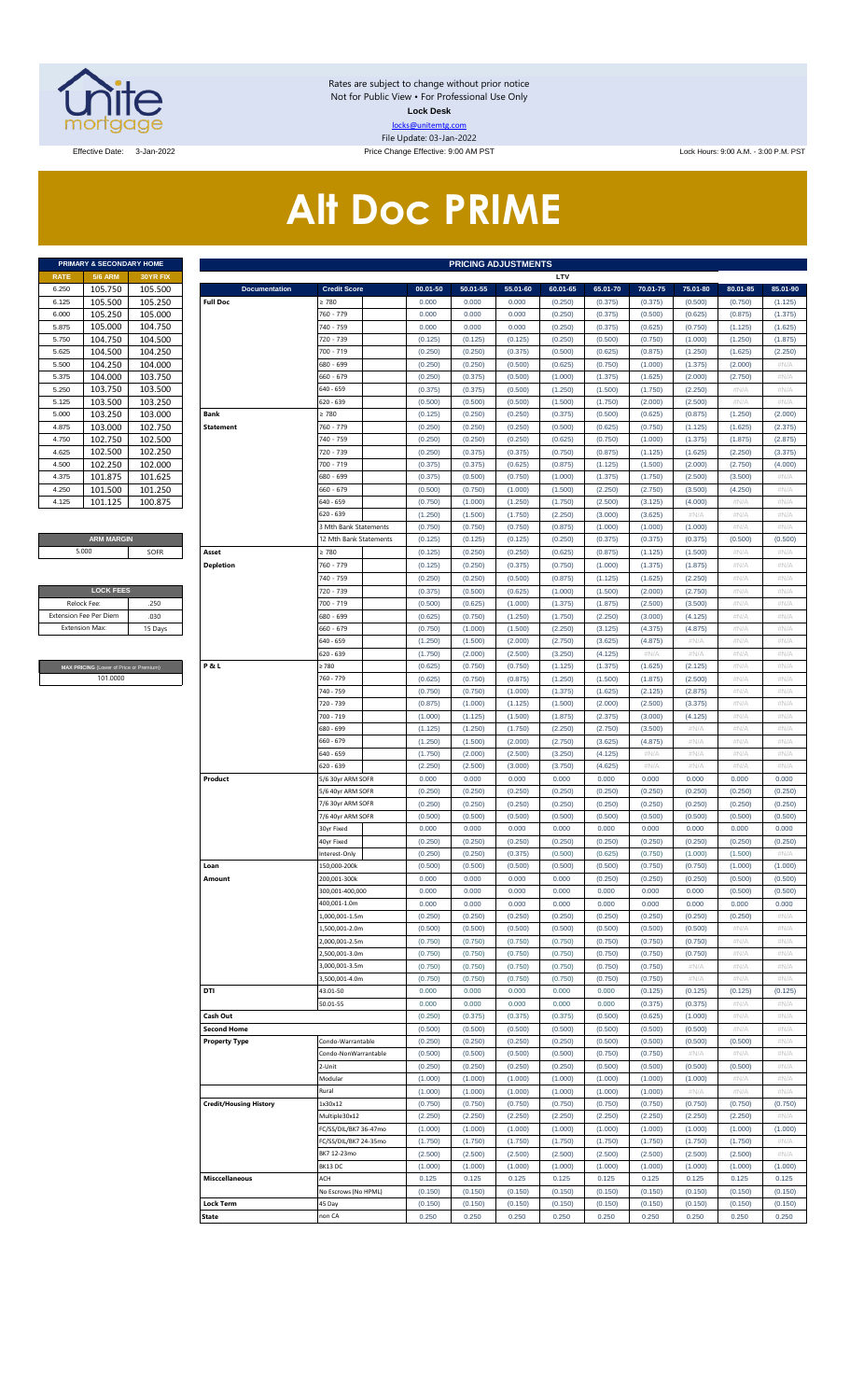

### [V](https://unitemortgage.com/)isit: https://unitemortgage.com

The pricing engine is the Formal price given, please access it through:

**Quick Pricer:** [https://un](https://unitemortgage.com/broker-resources/price-my-loan/)itemortgage.com/broker-resources/price-my-loan/

## **CALL US TODAY: 800-777-1207**

### **CONVENTIONAL PRODUCTS AND PRICING**

|       | <b>CONFORMING LOANS</b> |                             |         |                      |                             |         |         |                             |         |         |               |       |               |                      |               |
|-------|-------------------------|-----------------------------|---------|----------------------|-----------------------------|---------|---------|-----------------------------|---------|---------|---------------|-------|---------------|----------------------|---------------|
|       |                         | <b>DU CONF CONV 30 YEAR</b> |         |                      | <b>DU CONF CONV 20 YEAR</b> |         |         | <b>DU CONF CONV 15 YEAR</b> |         |         |               |       |               | DU CONF CONV 10 YEAR |               |
| Rate  | 10 Day                  | <b>25 Day</b>               | 40 Day  | Rate                 | 10 Day                      | 25 Day  | 40 Day  | Rate                        | 10 Day  | 25 Day  | 40 Day        | Rate  | 10 Day        | 25 Day               | 40 Day        |
| 3.625 | (4.125)                 | (4.000)                     | (3.875) | 3.500                | (4.250)                     | (4.125) | (4.000) | 3.000                       | (3.875) | (3.750) | (3.625)       | 2.875 | (3.500)       | (3.375)              | (3.250)       |
| 3.500 | (3.625)                 | (3.500)                     | (3.375) | 3.375                | (3.875)                     | (3.750) | (3.625) | 2.875                       | (3.625) | (3.500) | (3.375)       | 2.750 | (3.125)       | (3.000)              | (2.875)       |
| 3.375 | (3.125)                 | (3.000)                     | (2.875) | 3.250                | (3.375)                     | (3.250) | (3.125) | 2.750                       | (3.250) | (3.125) | (3.000)       | 2.625 | (2.750)       | (2.625)              | (2.500)       |
| 3.250 | (2.625)                 | (2.500)                     | (2.375) | 3.125                | (3.125)                     | (3,000) | (2.875) | 2.625                       | (2.875) | (2.750) | (2.625)       | 2.500 | (2.375)       | (2.250)              | (2.125)       |
| 3.125 | (2.125)                 | (2.000)                     | (1.875) | 3.000                | (2.625)                     | (2.500) | (2.375) | 2.500                       | (2.500) | (2.375) | (2.250)       | 2.375 | (1.875)       | (1.750)              | (1.625)       |
| 3.000 | (1.625)                 | (1.500)                     | (1.375) | 2.875                | (2.125)                     | (2.000) | (1.875) | 2.375                       | (1.875) | (1.750) | (1.625)       | 2.250 | (1.500)       | (1.375)              | (1.250)       |
| 2.875 | (1.125)                 | (1.000)                     | (0.875) | 2.750                | (1.500)                     | (1.375) | (1.250) | 2.250                       | (1.375) | (1.250) | (1.125)       | 2.125 | (1.125)       | (1.000)              | (0.875)       |
| 2.750 | (0.500)                 | (0.375)                     | (0.250) | 2.625                | (0.875)                     | (0.750) | (0.625) | 2.125                       | (0.875) | (0.750) | (0.625)       | 2.000 | (0.625)       | (0.500)              | (0.375)       |
| 2.625 | 0.375                   | 0.500                       | 0.625   | 2.500                | (0.125)                     | 0.000   | 0.125   | 2.000                       | (0.250) | (0.125) | 0.000         | 1.875 | (0.125)       | 0.000                | 0.125         |
| 2.500 | 0.875                   | 1.000                       | 1.125   | 2.375                | 0.500                       | 0.625   | 0.750   | 1.875                       | 0.500   | 0.625   | 0.750         | 1.750 | 0.375         | 0.500                | 0.625         |
|       |                         |                             |         |                      |                             |         |         |                             |         |         |               |       |               |                      |               |
|       |                         | LP CONF CONV 30 YEAR        |         | LP CONF CONV 20 YEAR |                             |         |         | LP CONF CONV 15 YEAR        |         |         |               |       |               | LP CONF CONV 10 YEAR |               |
| Rate  | 10 Day                  | 25 Day                      | 40 Day  | Rate                 | 10 Day                      | 25 Day  | 40 Day  | Rate                        | 10 Day  | 25 Day  | <b>40 Day</b> | Rate  | <b>10 Day</b> | 25 Day               | <b>40 Day</b> |
| 3.875 | (4.875)                 | (4.750)                     | (4.625) | 3.625                | (4.500)                     | (4.375) | (4.250) | 3.125                       | (3.875) | (3.750) | (3.625)       | 3.000 | (3.625)       | (3.500)              | (3.375)       |
| 3.750 | (4.375)                 | (4.250)                     | (4.125) | 3.500                | (4.125)                     | (4.000) | (3.875) | 3.000                       | (3.750) | (3.625) | (3.500)       | 2.875 | (3.250)       | (3.125)              | (3.000)       |
| 3.625 | (4.000)                 | (3.875)                     | (3.750) | 3.375                | (3.750)                     | (3.625) | (3.500) | 2.875                       | (3.500) | (3.375) | (3.250)       | 2.750 | (2.875)       | (2.750)              | (2.625)       |
| 3.500 | (3.500)                 | (3.375)                     | (3.250) | 3.250                | (3.250)                     | (3.125) | (3.000) | 2.750                       | (3.125) | (3.000) | (2.875)       | 2.625 | (2.625)       | (2.500)              | (2.375)       |
| 3.375 | (3.000)                 | (2.875)                     | (2.750) | 3.125                | (3.000)                     | (2.875) | (2.750) | 2.625                       | (2.625) | (2.500) | (2.375)       | 2.500 | (2.250)       | (2.125)              | (2.000)       |
| 3.250 | (2.500)                 | (2.375)                     | (2.250) | 3.000                | (2.500)                     | (2.375) | (2.250) | 2.500                       | (2.125) | (2.000) | (1.875)       | 2.375 | (1.750)       | (1.625)              | (1.500)       |
| 3.125 | (2.000)                 | (1.875)                     | (1.750) | 2.875                | (2.000)                     | (1.875) | (1.750) | 2.375                       | (1.625) | (1.500) | (1.375)       | 2.250 | (1.250)       | (1.125)              | (1.000)       |
| 3.000 | (1.500)                 | (1.375)                     | (1.250) | 2.750                | (1.500)                     | (1.375) | (1.250) | 2.250                       | (1.125) | (1.000) | (0.875)       | 2.125 | (0.875)       | (0.750)              | (0.625)       |
| 2.875 | (1.000)                 | (0.875)                     | (0.750) | 2.625                | (0.750)                     | (0.625) | (0.500) | 2.125                       | (0.625) | (0.500) | (0.375)       | 2.000 | (0.500)       | (0.375)              | (0.250)       |
| 2.750 | (0.375)                 | (0.250)                     | (0.125) | 2.500                | 0.000                       | 0.125   | 0.250   | 2.000                       | 0.000   | 0.125   | 0.250         | 1.875 | 0.125         | 0.250                | 0.375         |
| 2.625 | 0.500                   | 0.625                       | 0.750   | 2.375                | 0.625                       | 0.750   | 0.875   | 1.875                       | 0.625   | 0.750   | 0.875         | 1.750 | 0.625         | 0.750                | 0.875         |

| <b>HIGH BALANCE CONFORMING</b> |  |  |
|--------------------------------|--|--|
|                                |  |  |

|                                                                              | <b>DU HIGH BALANCE 30 YEAR</b>                                                                        |                                                                                                       |                                                                                                       | <b>DU HIGH BALANCE 15 YEAR</b>                                               |                                                                                                       |                                                                                                       |                                                                                                       |      | <b>DU HIGH BALANCE 20 YEAR</b> |              |               | <b>DU HIGH BALANCE 10 YEAR</b> |               |          |               |  |
|------------------------------------------------------------------------------|-------------------------------------------------------------------------------------------------------|-------------------------------------------------------------------------------------------------------|-------------------------------------------------------------------------------------------------------|------------------------------------------------------------------------------|-------------------------------------------------------------------------------------------------------|-------------------------------------------------------------------------------------------------------|-------------------------------------------------------------------------------------------------------|------|--------------------------------|--------------|---------------|--------------------------------|---------------|----------|---------------|--|
| Rate<br>3.875<br>3.750<br>3.625<br>3.500<br>3.375<br>3.250<br>3.125<br>3.000 | <b>10 Day</b><br>(3.875)<br>(3.625)<br>(3.375)<br>(2.750)<br>(2.250)<br>(1.875)<br>(1.250)<br>(0.750) | <b>25 Day</b><br>(3.750)<br>(3.500)<br>(3.250)<br>(2.625)<br>(2.125)<br>(1.750)<br>(1.125)<br>(0.625) | <b>40 Day</b><br>(3.625)<br>(3.375)<br>(3.125)<br>(2.500)<br>(2.000)<br>(1.625)<br>(1.000)<br>(0.500) | Rate<br>3.125<br>3.000<br>2.875<br>2.750<br>2.625<br>2.500<br>2.375<br>2.250 | <b>10 Day</b><br>(2.625)<br>(2.500)<br>(2.750)<br>(2.500)<br>(2.000)<br>(1.500)<br>(1.000)<br>(0.500) | <b>25 Day</b><br>(2.500)<br>(2.375)<br>(2.625)<br>(2.375)<br>(1.875)<br>(1.375)<br>(0.875)<br>(0.375) | <b>40 Day</b><br>(2.375)<br>(2.250)<br>(2.500)<br>(2.250)<br>(1.750)<br>(1.250)<br>(0.750)<br>(0.250) | Rate | <b>10 Day</b><br><b>STATE</b>  | 25 Day<br>ēМ | <b>40 Day</b> | Rate                           | <b>10 Day</b> | $25$ Day | <b>40 Day</b> |  |
| 2.875<br>2.750                                                               | (0.250)<br>0.500                                                                                      | (0.125)<br>0.625                                                                                      | 0.000<br>0.750                                                                                        | 2.125<br>2.000                                                               | 0.000<br>0.625                                                                                        | 0.125<br>0.750                                                                                        | 0.250<br>0.875                                                                                        |      |                                |              |               |                                |               |          |               |  |

**MAX NET PRICING IS 104.000 HIGH BALANCE MAX NET PRICING IS 103.000 Rates and pricing are subject to change without notice.** This document is limited to current Unite Mortgage Wholesale Lending Solutions, and should not be intended as legal advice, legal opinion, or any other advice on specific facts or circumstances. Such policy and practice ar 自 All Rights Reserved. 01.2022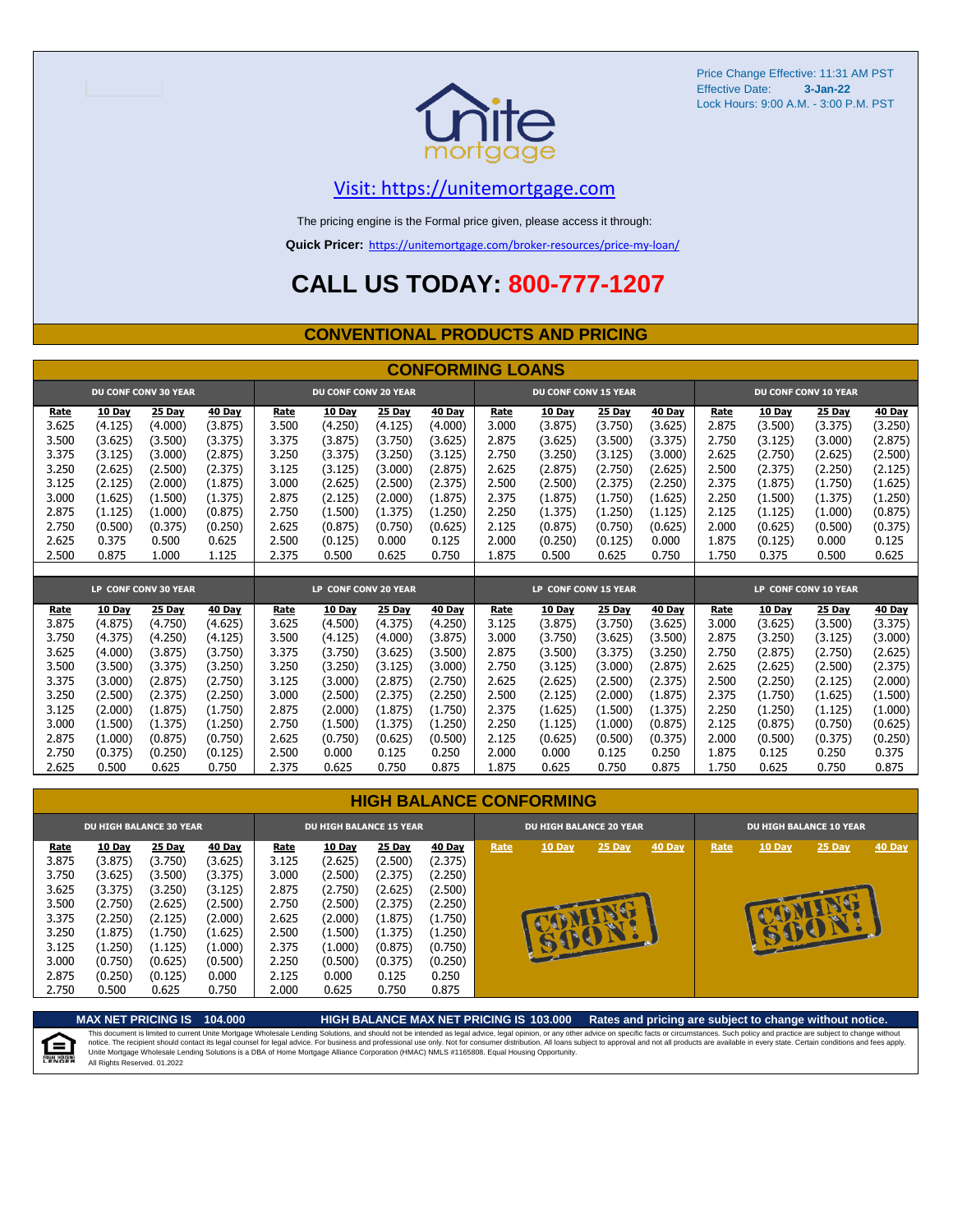

### [V](https://unitemortgage.com/)isit: https://unitemortgage.com

The pricing engine is the Formal price given, please access it through:

**Quick Pricer:** [https://un](https://unitemortgage.com/broker-resources/price-my-loan/)itemortgage.com/broker-resources/price-my-loan/

## **CALL US TODAY: 800-777-1207**

|                             | <b>HOME AFFORDABLE PRODUCTS</b> |         |               |                                          |               |               |               |                          |               |               |               |                                       |              |        |        |
|-----------------------------|---------------------------------|---------|---------------|------------------------------------------|---------------|---------------|---------------|--------------------------|---------------|---------------|---------------|---------------------------------------|--------------|--------|--------|
| <b>DU HOMEREADY 30 YEAR</b> |                                 |         |               | <b>DU HOMEREADY HIGH BALANCE 30 YEAR</b> |               |               |               | LP HOME POSSIBLE 30 YEAR |               |               |               | LP HOME POSSIBLE HIGH BALANCE 30 YEAR |              |        |        |
| <u>Rate</u>                 | <b>10 Day</b>                   | 25 Day  | <b>40 Day</b> | Rate                                     | <b>10 Day</b> | <b>25 Day</b> | <b>40 Day</b> | <u>Rate</u>              | <b>10 Day</b> | <b>25 Day</b> | <b>40 Day</b> | Rate                                  | 10 Day       | 25 Day | 40 Day |
| 3.750                       | (4.000)                         | (3.875) | (3.750)       | 3.875                                    | (3.375)       | (3.250)       | (3.125)       | 3.750                    | (4.375)       | (4.250)       | (4.125)       |                                       |              |        |        |
| 3.625                       | (3.625)                         | (3.500) | (3.375)       | 3.750                                    | (2.875)       | (2.750)       | (2.625)       | 3.625                    | (3.875)       | (3.750)       | (3.625)       |                                       |              |        |        |
| 3.500                       | (3.375)                         | (3.250) | (3.125)       | 3.625                                    | (3.375)       | (3.250)       | (3.125)       | 3.500                    | (3.375)       | (3.250)       | (3.125)       |                                       |              |        |        |
| 3.375                       | (2.875)                         | (2.750) | (2.625)       | 3.500                                    | (3.000)       | (2.875)       | (2.750)       | 3.375                    | (2.875)       | (2.750)       | (2.625)       |                                       |              |        |        |
| 3.250                       | (2.375)                         | (2.250) | (2.125)       | 3.375                                    | (2.500)       | (2.375)       | (2.250)       | 3.250                    | (2.375)       | (2.250)       | (2.125)       |                                       |              | u.     |        |
| 3.125                       | (1.625)                         | (1.500) | (1.375)       | 3.250                                    | (2.000)       | (1.875)       | (1.750)       | 3.125                    | (1.625)       | (1.500)       | (1.375)       |                                       | $\mathbf{H}$ | BOY    |        |
| 3.000                       | (1.375)                         | (1.250) | (1.125)       | 3.125                                    | (1.500)       | (1.375)       | (1.250)       | 3.000                    | (1.250)       | (1.125)       | (1.000)       |                                       |              |        |        |
| 2.875                       | (0.750)                         | (0.625) | (0.500)       | 3.000                                    | (1.000)       | (0.875)       | (0.750)       | 2.875                    | (0.625)       | (0.500)       | (0.375)       |                                       |              |        |        |
| 2.750                       | (0.125)                         | 0.000   | 0.125         | 2.875                                    | (0.375)       | (0.250)       | (0.125)       | 2.750                    | 0.000         | 0.125         | 0.250         |                                       |              |        |        |
| 2.625                       | 0.625                           | 0.750   | 0.875         | 2.750                                    | 0.375         | 0.500         | 0.625         | 2.625                    | 0.750         | 0.875         | L.000         |                                       |              |        |        |

| <b>HOME READY AND HOMEPOSSIBLE CAP LIMITS</b>      |      |      |      |      |      |       |       |                                                                                                                   |       |  |  |  |
|----------------------------------------------------|------|------|------|------|------|-------|-------|-------------------------------------------------------------------------------------------------------------------|-------|--|--|--|
|                                                    |      |      |      |      |      |       |       | 「LTV <=60   60.01 - 65   65.01 - 70   70.01 - 75   75.01 - 80   80.01 - 85   85.01 - 90   90.01 - 95   95.01 - 97 |       |  |  |  |
| HomeReady/Home Possible FICO >=680 Adjustment Caps | .500 | .500 | .500 | .500 | .500 | 0.000 | 0.000 | 0.000                                                                                                             | 0.000 |  |  |  |
| HomeReady/Home Possible FICO <680 Adjustment Caps  | .500 | .500 | .500 | .500 | .500 | .500  | 1.500 | .500                                                                                                              | 1.500 |  |  |  |

MAX NET PRICING IS 103.000 Rates and pricing are subject to change without notice.<br>This document is limited to current Unite Mortgage Wholesale Lending Solutions, and should not be intended as legal advice, legal opinion,



All Rights Reserved. 01.2022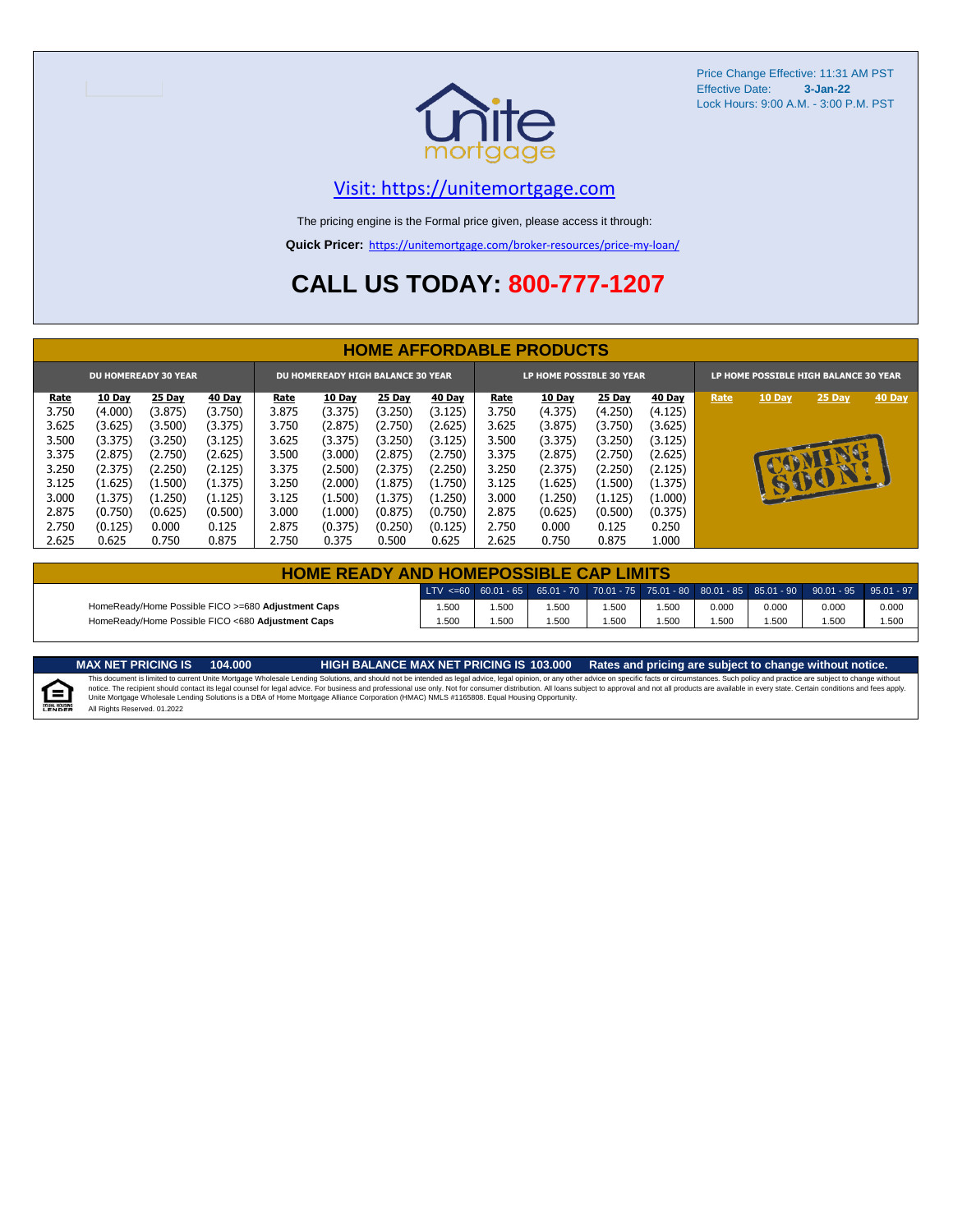

## [V](https://unitemortgage.com/)isit: https://unitemortgage.com

The pricing engine is the Formal price given, please access it through:

**Quick Pricer:** [https://un](https://unitemortgage.com/broker-resources/price-my-loan/)itemortgage.com/broker-resources/price-my-loan/

## **CALL US TODAY: 800-777-1207**

|                                                                                | <b>CONVENTIONAL PRICING ADJUSTMENTS</b>                                                                                                  |                                                   |                         |              |              |              |                    |              |                      |              |
|--------------------------------------------------------------------------------|------------------------------------------------------------------------------------------------------------------------------------------|---------------------------------------------------|-------------------------|--------------|--------------|--------------|--------------------|--------------|----------------------|--------------|
| Credit Score / LTV                                                             | Loan Terms > 15 years                                                                                                                    | $LTV \le 60$                                      | $60.01 - 70$            | $70.01 - 75$ | $75.01 - 80$ | $80.01 - 85$ | $85.01 - 90$       | $90.01 - 95$ | $95.01 - 97$         | >97.00%      |
| $740+$                                                                         |                                                                                                                                          | 0.000                                             | 0.250                   | 0.250        | 0.500        | 0.250        | 0.250              | 0.250        | 0.750                | 0.750        |
| 720 - 739                                                                      |                                                                                                                                          | 0.000                                             | 0.250                   | 0.500        | 0.750        | 0.500        | 0.500              | 0.500        | 1.000                | 1.000        |
| 700 - 719                                                                      |                                                                                                                                          | 0.000                                             | 0.500                   | 1.000        | 1.250        | 1.000        | 1.000              | 1.000        | 1.500                | 1.500        |
| 680 - 699                                                                      |                                                                                                                                          | 0.000                                             | 0.500                   | 1.250        | 1.750        | 1.500        | 1.250              | 1.250        | 1.500                | 1.500        |
| 660 - 679                                                                      |                                                                                                                                          | 0.000                                             | 1.000                   | 2.250        | 2.750        | 2.750        | 2.250              | 2.250        | 2.250                | 2.250        |
| $640 - 659$                                                                    |                                                                                                                                          | 0.500                                             | 1.250                   | 2.750        | 3.000        | 3.250        | 2.750              | 2.750        | 2.750                | 2.750        |
| 620-639                                                                        |                                                                                                                                          | 0.500                                             | 1.500                   | 3.000        | 3.000        | 3.250        | 3.250              | 3.250        | 3.500                | 3.500        |
| Cash Out (Ex. Student Loan Only) All Loan Terms. Cumulative with above adjust. |                                                                                                                                          | $LTV \le 60$                                      | $60.01 - 70$            | $70.01 - 75$ | $75.01 - 80$ |              |                    |              |                      |              |
| $740+$                                                                         |                                                                                                                                          | 0.375                                             | 0.625                   | 0.625        | 0.875        |              |                    |              |                      |              |
| 720 - 739                                                                      |                                                                                                                                          | 0.375                                             | 1.000                   | 1.000        | 1.125        |              |                    |              |                      |              |
| 700 - 719                                                                      |                                                                                                                                          | 0.375                                             | 1.000                   | 1.000        | 1.125        |              |                    |              |                      |              |
| 680 - 699                                                                      |                                                                                                                                          | 0.375                                             | 1.125                   | 1.125        | 1.750        |              |                    |              |                      |              |
| 660 - 679                                                                      |                                                                                                                                          | 0.625                                             | 1.125                   | 1.125        | 1.875        |              |                    |              |                      |              |
| $640 - 659$                                                                    |                                                                                                                                          | 0.625                                             | 1.625                   | 1.625        | 2.625        |              |                    |              |                      |              |
| 620 - 639                                                                      |                                                                                                                                          | 0.625                                             | 1.625                   | 1.625        | 3.125        |              |                    |              |                      |              |
| <b>Other Price Adjustments</b><br>All Loan Terms                               | Cumulative with above adjustments                                                                                                        | $LTV \le 60$                                      | $60.01 - 65$            | $65.01 - 70$ | $70.01 - 75$ | $75.01 - 80$ | $80.01 - 85$       | $85.01 - 90$ | $90.01 - 95$         | $95.01 - 97$ |
| High Balance Purchase and R/T Refinance                                        |                                                                                                                                          | 0.250                                             | 0.250                   | 0.250        | 0.250        | 0.250        | 0.250              | 0.250        | 0.250                | <b>NA</b>    |
| High Balance Cash-Out Refinance                                                |                                                                                                                                          | 1.000                                             | 1.000                   | 1.000        | 1.000        | 1.000        | <b>NA</b>          | <b>NA</b>    | <b>NA</b>            | <b>NA</b>    |
| High Balance ARMs (Adjustment Based on CLTV)                                   |                                                                                                                                          | 0.750                                             | 0.750                   | 0.750        | 0.750        | 1.500        | 1.500              | 1.500        | 1.500                | <b>NA</b>    |
| <b>ARMs</b>                                                                    |                                                                                                                                          | 0.000                                             | 0.000                   | 0.000        | 0.000        | 0.000        | 0.000              | 0.000        | 0.250                | <b>NA</b>    |
| HomeReady/Home Possible FICO >=680 Adjustment Caps                             |                                                                                                                                          | 1.500                                             | 1.500                   | 1.500        | 1.500        | 1.500        | 0.000              | 0.000        | 0.000                | 0.000        |
| HomeReady/Home Possible FICO <680 Adjustment Caps                              |                                                                                                                                          | 1.500                                             | 1.500                   | 1.500        | 1.500        | 1.500        | 1.500              | 1.500        | 1.500                | 1.500        |
| <b>Investment Properties</b>                                                   |                                                                                                                                          | 2.125                                             | 2.125                   | 2.125        | 2.125        | 3.375        | 4.125              | <b>NA</b>    | <b>NA</b>            | <b>NA</b>    |
| Second Home                                                                    |                                                                                                                                          | 0.000                                             | 0.000                   | 0.000        | 0.000        | 0.000        | 0.000              | 0.250        | 5.000                | 5.000        |
| Manufactured home                                                              |                                                                                                                                          | 0.500                                             | 0.500                   | 0.500        | 0.500        | 0.500        | 0.500              | 0.500        | 0.500                | 0.500        |
| 2-4 Unit Properties (3-4 unit max LTV is 75% (DU) and 80% (LP))                |                                                                                                                                          | 1.000                                             | 1.000                   | 1.000        | 1.000        | 1.000        | 1.000              | <b>NA</b>    | <b>NA</b>            | <b>NA</b>    |
| Condos - Loan Terms > 15Y (does not apply to Detached building types)          |                                                                                                                                          | 0.000                                             | 0.000                   | 0.000        | 0.000        | 0.750        | 0.750              | 0.750        | 0.750                | 0.750        |
|                                                                                |                                                                                                                                          | 0.000                                             | 0.000                   | 0.000        | 0.000        | 0.000        | 0.000              | 0.000        | 0.000                | <b>NA</b>    |
|                                                                                | Escrow Waiver (LTV >80% not available in NM, LTV >90% does not apply to HB Nationwide)                                                   |                                                   |                         |              |              |              |                    |              |                      |              |
| UW Waiver Fee (ALL LTV) - based on loan size                                   |                                                                                                                                          |                                                   |                         |              |              |              |                    |              |                      |              |
|                                                                                |                                                                                                                                          |                                                   |                         |              |              |              |                    |              |                      |              |
|                                                                                | <b>ALL SUBORDINATE FINANCING .375%</b>                                                                                                   |                                                   |                         |              |              |              |                    |              |                      |              |
| <b>LTV Range</b>                                                               | <b>CLTV Range</b>                                                                                                                        |                                                   | Credit Score < 720      |              |              |              | Credit Score > 720 |              |                      |              |
| ≤ 65.00%                                                                       | 80.01% - 95.00%                                                                                                                          |                                                   | 0.500                   |              |              |              | 0.250              |              |                      |              |
| 65.01% - 75.00%                                                                | $80.01\% - 95.00\%$                                                                                                                      |                                                   | 0.750                   |              |              |              | 0.500              |              |                      |              |
| 75.01% - 95.00%                                                                | $90.01\% - 95.00\%$                                                                                                                      |                                                   | 1.000                   |              |              |              | 0.750              |              |                      |              |
| 75.01% - 90.00%                                                                | 76.01% - 90.00%                                                                                                                          |                                                   | 1.000                   |              |              |              | 0.750              |              |                      |              |
| $\leq 95.00\%$                                                                 | 95.01% - 97.00%                                                                                                                          |                                                   | 1.500                   |              |              |              | 1.500              |              |                      |              |
|                                                                                | <b>LOCK EXTENSIONS - RELOCKS - OTHER CHANGES</b>                                                                                         |                                                   |                         |              |              |              |                    |              |                      |              |
|                                                                                |                                                                                                                                          |                                                   |                         |              |              |              |                    |              |                      |              |
|                                                                                |                                                                                                                                          |                                                   | <b>Lock Extensions:</b> |              |              |              |                    |              |                      |              |
| 1-4 days                                                                       | .03 / day                                                                                                                                |                                                   |                         |              |              |              |                    |              |                      |              |
| 5 days                                                                         | 0.125                                                                                                                                    |                                                   |                         |              |              |              |                    |              | 10 Day Lock Expires: | 01/13/22     |
| 7 days                                                                         | 0.187                                                                                                                                    |                                                   |                         |              |              |              |                    |              | 25 Day Lock Expires: | 01/28/22     |
| 10 days                                                                        | 0.250                                                                                                                                    |                                                   |                         |              |              |              |                    |              | 40 Day Lock Expires: | 02/12/22     |
| 15 days                                                                        | 0.375                                                                                                                                    |                                                   |                         |              |              |              |                    |              |                      |              |
| Relocks:                                                                       | <b>Other Changes:</b>                                                                                                                    |                                                   |                         |              |              |              |                    |              |                      |              |
| Worse Case pricing plus additional .250 hit                                    | Loan Program                                                                                                                             | Worse Case if moving into different delivery type |                         |              |              |              |                    |              |                      |              |
|                                                                                | Rate Change<br>Not subject to worse case pricing<br>Locks expiring on a non business day are<br>good through the following business day. |                                                   |                         |              |              |              |                    |              |                      |              |

|                            |                              |         |                                                                                                                                                                                                                                                                                                                                                                                                                                                                                                                                                                                                                | APOR: | 15/20 YR.:   | $2.500\%$ 1 YR CMT: | 0.120% |
|----------------------------|------------------------------|---------|----------------------------------------------------------------------------------------------------------------------------------------------------------------------------------------------------------------------------------------------------------------------------------------------------------------------------------------------------------------------------------------------------------------------------------------------------------------------------------------------------------------------------------------------------------------------------------------------------------------|-------|--------------|---------------------|--------|
|                            | <b>MAX NET PRICING IS</b>    | 104.000 | Rates and prices are subject to change without notice.                                                                                                                                                                                                                                                                                                                                                                                                                                                                                                                                                         |       | $25/30$ YR.: | 2.960% 1 YR Libor:  | 0.360% |
| ſ≘<br><b>EQUAL HOUSING</b> | All Rights Reserved. 01.2022 |         | This document is limited to current Unite Mortgage Wholesale Lending Solutions, and should not be intended as legal advice, legal opinion, or any other advice on specific facts or circumstances. Such policy and practice ar<br>notice. The recipient should contact its legal counsel for legal advice. For business and professional use only. Not for consumer distribution. All loans subject to approval and not all products are available in every stat<br>Unite Mortgage Wholesale Lending Solutions is a DBA of Home Mortgage Alliance Corporation (HMAC) NMLS #1165808. Equal Housing Opportunity. |       |              |                     |        |